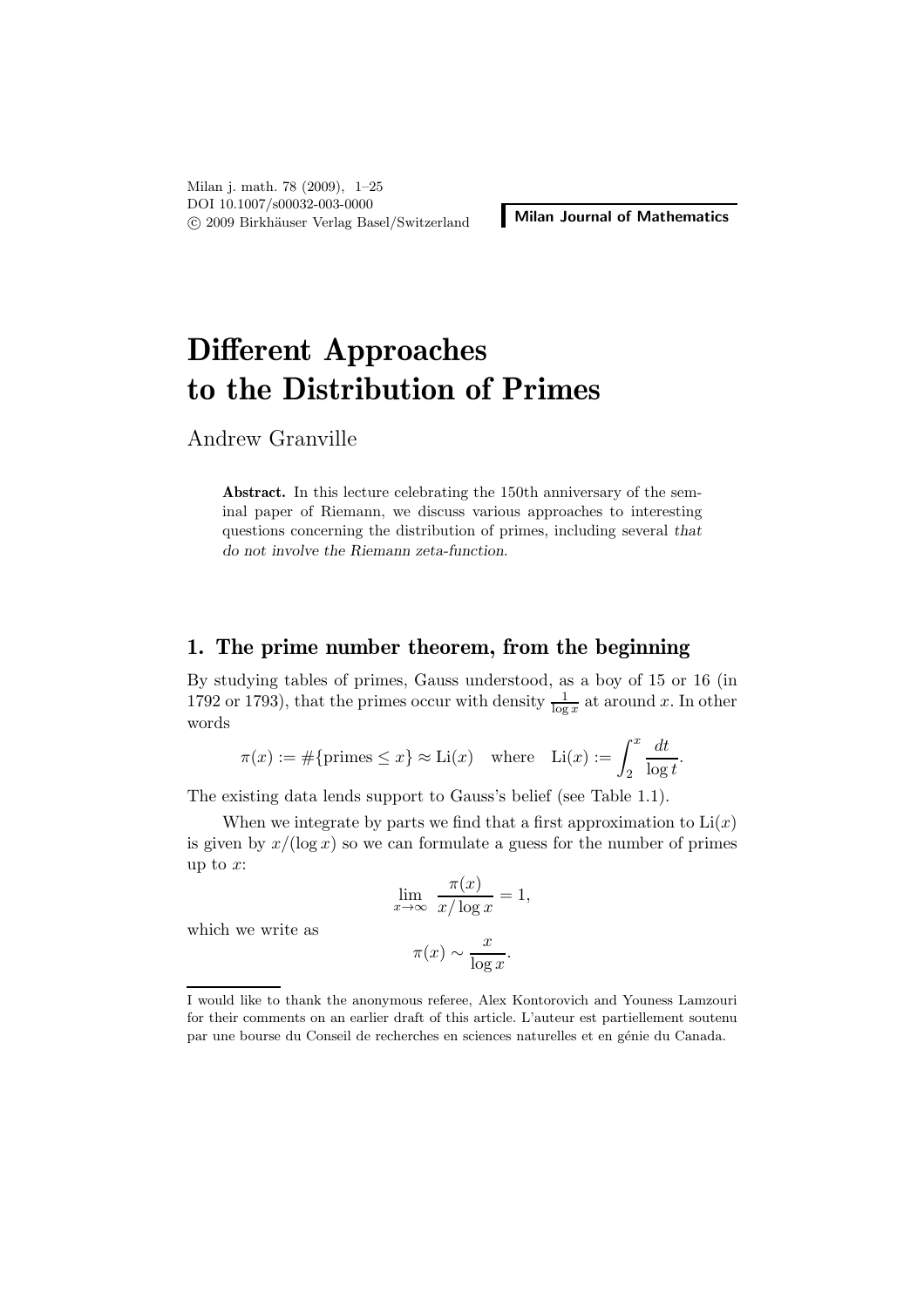| $\boldsymbol{x}$ | $\pi(x) = \#\{\text{primes} \leq x\}$ | Overcount: $[Li(x) - \pi(x)]$ |
|------------------|---------------------------------------|-------------------------------|
| $10^{8}$         | 5761455                               | 753                           |
| $10^{9}$         | 50847534                              | 1700                          |
| $10^{10}$        | 455052511                             | 3103                          |
| $10^{11}$        | 4118054813                            | 11587                         |
| $10^{12}$        | 37607912018                           | 38262                         |
| $10^{13}$        | 346065536839                          | 108970                        |
| $10^{14}$        | 3204941750802                         | 314889                        |
| $10^{15}$        | 29844570422669                        | 1052618                       |
| $10^{16}$        | 279238341033925                       | 3214631                       |
| $10^{17}$        | 2623557157654233                      | 7956588                       |
| $10^{18}$        | 24739954287740860                     | 21949554                      |
| $10^{19}$        | 234057667276344607                    | 99877774                      |
| $10^{20}$        | 2220819602560918840                   | 222744643                     |
| $10^{21}$        | 21127269486018731928                  | 597394253                     |
| $10^{22}$        | 201467286689315906290                 | 1932355207                    |
| $10^{23}$        | 1925320391606803968923                | 7250186214                    |

TABLE 1.1. The number of primes up to various  $x$ .

This may also be formulated more elegantly by weighting each prime  $p$  with a  $\log p$ , to give

$$
\sum_{p \le x} \log p \sim x.
$$

These equivalent estimates, known as the Prime Number Theorem, were all proved in 1896, by Hadamard and de la Vallée Poussin, following a program of study laid out almost forty years earlier by Riemann:<sup>1</sup>

Riemann's idea was to use a formula of Perron to extend this last sum to be over all primes p, while picking out only those that are  $\leq x$ . The special case of Perron's formula that we need here is

$$
\frac{1}{2i\pi} \int_{s:\text{Re}(s)=2} \frac{t^s}{s} ds = \begin{cases} 0 & \text{if } t < 1, \\ 1 & \text{if } t > 1, \end{cases}
$$

<sup>1</sup>One may make more precise guesses from the data in Table 1.1. For example one can see that the entries in the final column are always positive and are always about half the width of the entries in the middle column. So perhaps Gauss's guess is always an overcount by about  $\sqrt{x}$ ? This observation is, we now believe, both correct and incorrect, as we will discuss in what follows.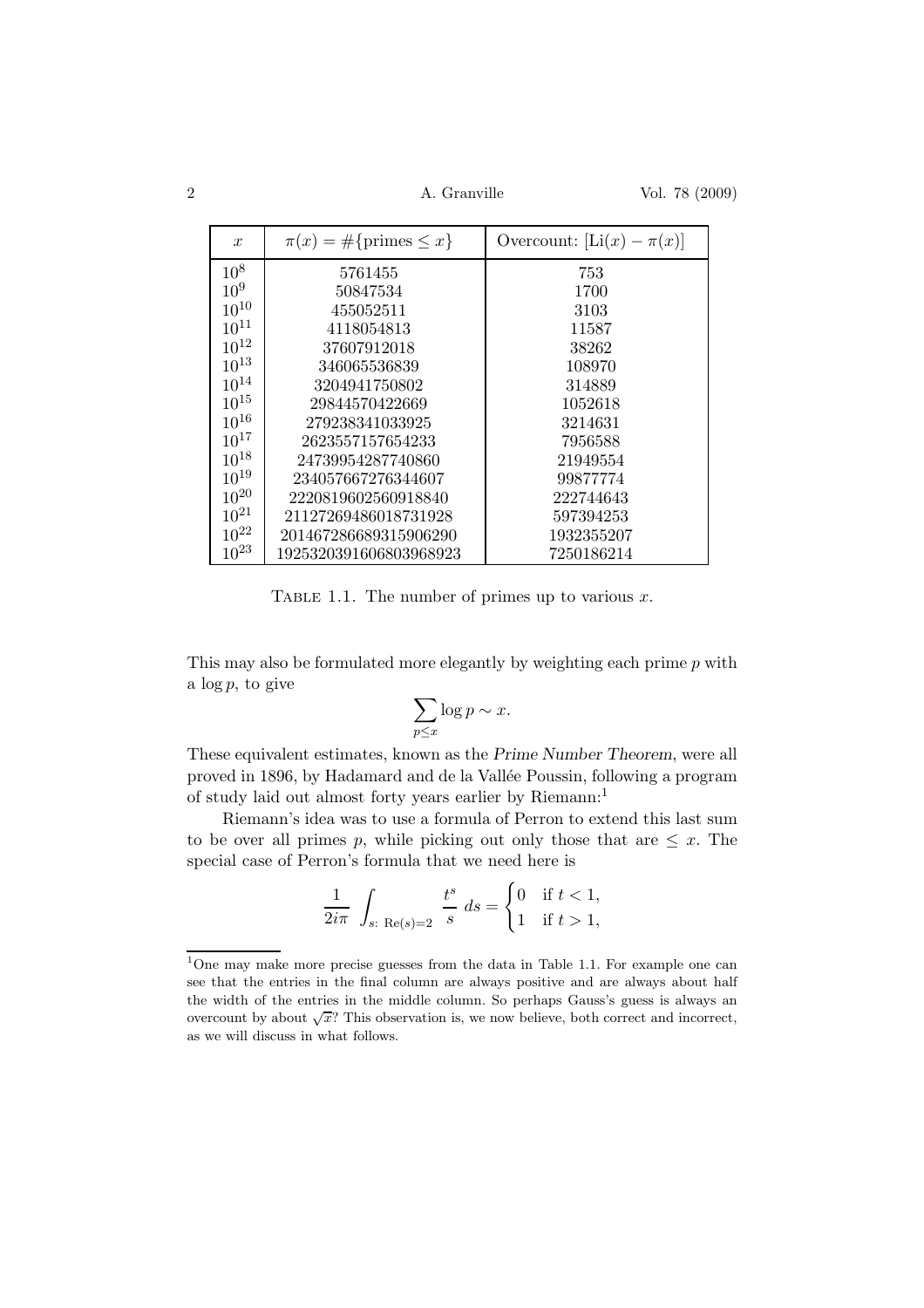for positive real t. We apply this with  $t = x/p$ , when x is not itself a prime, which gives us a characteristic function for numbers  $p < x$ . Hence

$$
\sum_{\substack{p \le x \\ p \text{ prime}}} \log p = \sum_{\substack{p \text{ prime}}} \log p \cdot \frac{1}{2i\pi} \int_{s: \text{ Re}(s) = 2} \frac{(x/p)^s}{s} ds
$$

$$
= \frac{1}{2i\pi} \int_{s: \text{ Re}(s) = 2} \sum_{p \text{ prime}} \frac{\log p}{p^s} \frac{x^s}{s} ds.
$$

Here we were able to safely swap the infinite sum and the infinite inte- $\sum_p (\log p)/p^s$  is almost itself a recognizable function; that is, it is almost gral since the terms are sufficiently convergent as  $Re(s) = 2$ . The sum

$$
\sum_{p \text{ prime}} \sum_{m \geq 1} \frac{\log p}{p^{ms}} = -\frac{\zeta'(s)}{\zeta(s)},
$$

where

$$
\zeta(s) := \sum_{n \ge 1} \frac{1}{n^s} = \prod_{p \text{ prime}} \left( 1 - \frac{1}{p^s} \right). \tag{1.1}
$$

So, by a minor alteration, one obtains the closed formula

$$
\sum_{\substack{p \text{ prime} \\ p^m \le x \\ m \ge 1}} \log p = -\frac{1}{2i\pi} \int_{s: \text{ Re}(s) = 2} \frac{\zeta'(s)}{\zeta(s)} \frac{x^s}{s} ds.
$$

To evaluate this, Riemann proposed moving the contour from the line  $Re(s) = 2$ , far to the left, and using the theory of residues to evaluate the integral. What a beautiful idea! However before one can possibly succeed with that plan one needs to know many things, for instance whether  $\zeta(s)$  makes sense to the left, that is one needs an analytic continuation of  $\zeta(s)$ . Riemann was able to do this based on an extraordinary identity of Jacobi. Next, to use the residue theorem, one needs to be able to identify the poles of  $\zeta'(s)/\zeta(s)$ , that is the zeros and poles of  $\zeta(s)$ . The poles are not so hard, there is just the one, a simple pole at  $s = 1$  with residue 1, so the contribution of that pole to the above formula is

$$
-\lim_{s \to 1} (s-1) \frac{\zeta'(s)}{\zeta(s)} \frac{x^s}{s} = -\lim_{s \to 1} (s-1) \left( \frac{-1}{(s-1)} \right) \frac{x^1}{1} = x,
$$

the expected main term. The locations of the zeros of  $\zeta(s)$  are much more mysterious. Moreover, even if we do have some idea of where they are, in order to complete Riemann's plan, one needs to be able to bound the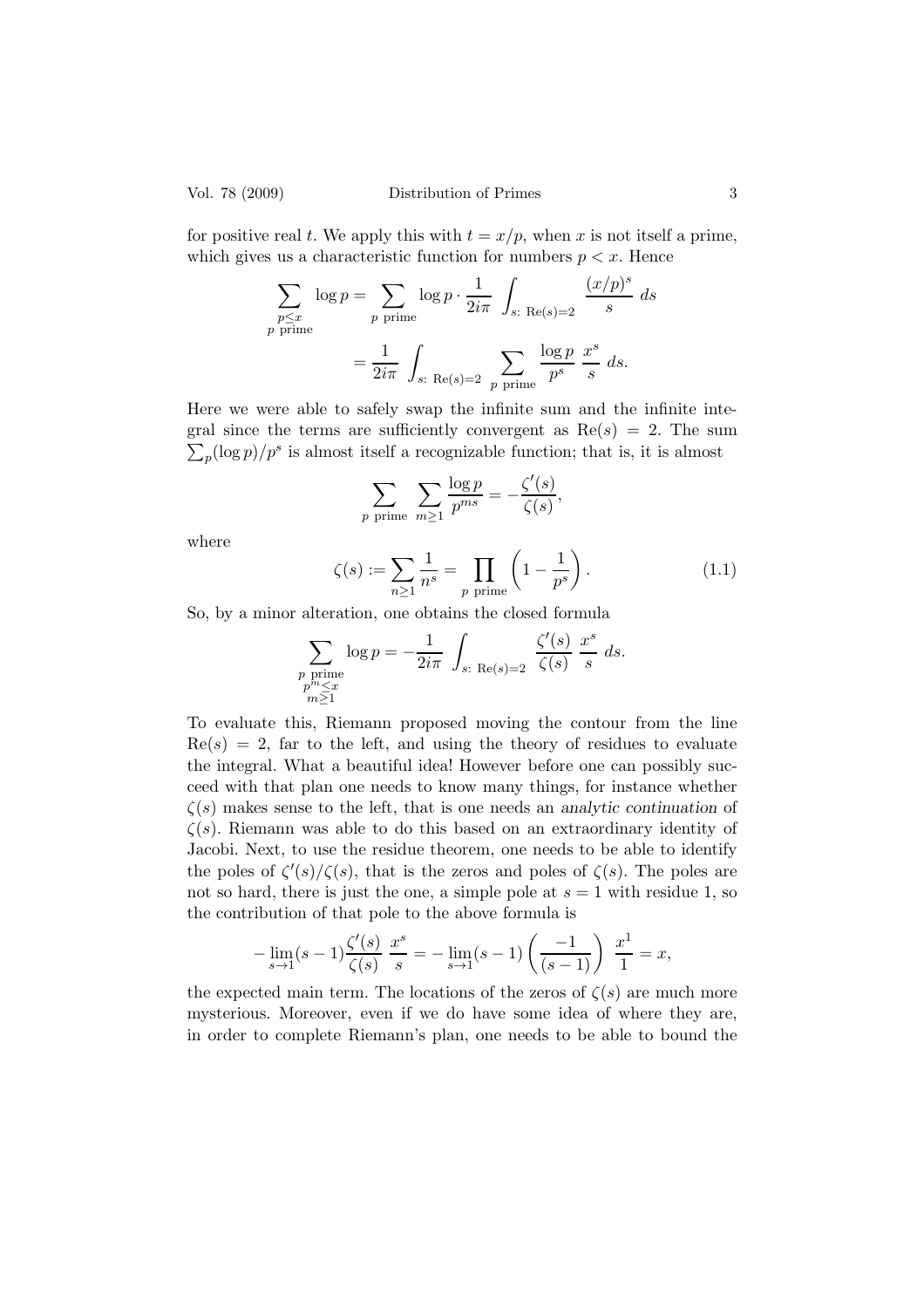4 A. Granville Vol. 78 (2009)

contribution from the discarded contour when one moves the main line of integration to the left, and hence one needs bounds on  $|\zeta(s)|$  throughout the plane. We do this in part by having a pretty good idea of how many zeros there are of  $\zeta(s)$  up to a certain height, and there are many other details besides. These all had to be worked out (see, eg [13], for further details), after Riemann's initial plan – this is what took forty years! At the end, if all goes well, one has an approximation,

$$
\sum_{p \le x} \log p - x = - \sum_{\rho: \ \zeta(\rho) = 0} \frac{x^{\rho}}{\rho} + \text{ a bounded error.} \tag{1.2}
$$

(One counts a zero with multiplicity  $m_{\rho}$ ,  $m_{\rho}$  times in this sum). It became apparent, towards the end of the nineteenth century, that to prove the prime number theorem it was sufficient to prove that all of the zeros of  $\zeta(s)$  lie to the left of the line Re $(s) = 1<sup>2</sup>$  Riemann himself suggested that, more than that, all of the non-trivial zeros lie on the line  $\text{Re}(s) = \frac{1}{2}$ ,<sup>3</sup> the so-called Riemann Hypothesis, which implies an especially strong form of the prime number theorem, using (1.2), that

$$
\left| \sum_{p \le x} \log p - x \right| \le 2\sqrt{x} \log^2 x,
$$

for  $x \ge 100$ , or, equivalently,<sup>4</sup>

$$
|\pi(x) - \text{Li}(x)| \le 3\sqrt{x}\log x.
$$

This reflects what we observed from the data in Table 1.1, that the difference should be this small; and what an extraordinary way to prove it, seemingly so far removed from counting the primes themselves. Is it really necessary to go to the theory of complex functions to count primes? And to work there with the zeros of an analytic continuation of a function, not even the function itself? This was something that was hard to swallow in the 19th century but gradually people came to believe it, seeing in (1.2) an equivalence, more-or-less, between questions about the distribution of primes and questions about the distribution of zeros of  $\zeta(s)$ . This is discussed in the introduction of Ingham's book [42]: "Every known proof of the prime number theorem is based on a certain property of the complex

<sup>&</sup>lt;sup>2</sup>That there are none to the right is trivial, using the Euler product in  $(1.1)$ .

<sup>&</sup>lt;sup>3</sup>The "trivial zeros" lie at  $s = -2, -4, -6, \ldots$ 

<sup>&</sup>lt;sup>4</sup>But not trivially equivalent.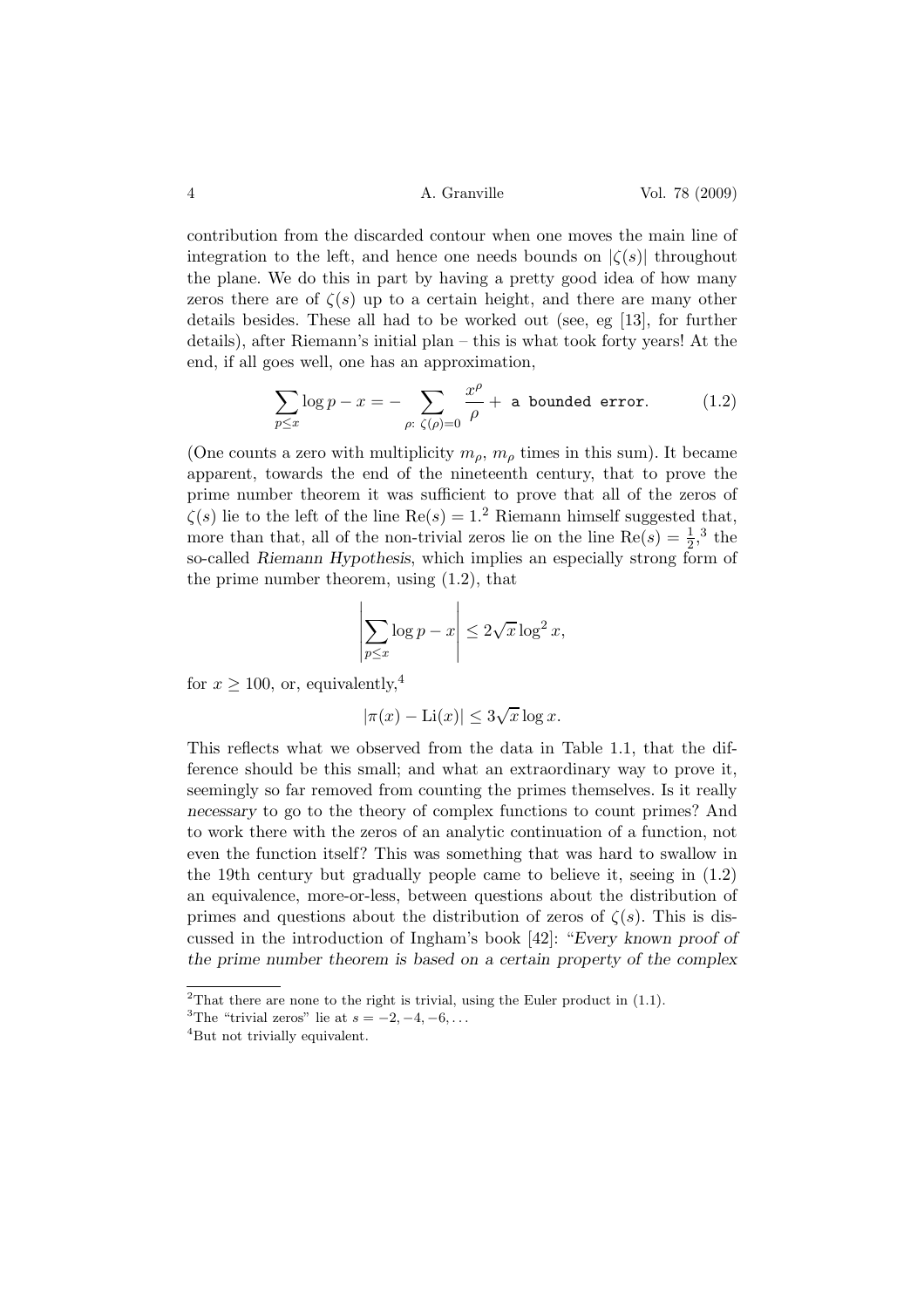zeros of  $\zeta(s)$ , and this conversely is a simple consequence of the prime number theorem itself. It seems therefore clear that this property must be used (explicitly or implicitly) in any proof based on  $\zeta(s)$ , and it is not easy to see how this is to be done if we take account only of real values of s. For these reasons, it was long believed that it was impossible to give an elementary proof of the prime number theorem.

Riemann remarked in a letter to Goldschmidt that

$$
\pi(x) < \text{Li}(x) \tag{1.3}
$$

for all  $x < 3 \times 10^6$ ; and (1.3) is now known to be true for all  $x < 10^{23}$  (as one might surmise from the data above). One might guess that this is always so but, in 1914, Littlewood [49] showed that this is not the case, proving that  $\pi(x) - \text{Li}(x)$  infinitely often changes sign. Since (1.3) holds (easily) as far as we can compute primes, we might ask, in light of Littlewood's result, whether we can predict when  $\pi(x) - \text{Li}(x)$  is first non-negative? A few years ago, Bays and Hudson [5] used the first million zeros, in an analogy to (1.2) for  $\pi(x) - \text{Li}(x)$ , to predict that the smallest x for which  $\pi(x) > \text{Li}(x)$  is around  $1.3982 \times 10^{316}$ . In fact they can prove something like this as an upper bound on the smallest such  $x$ , but no-one knows how to use this method to get a lower bound since, to do so, one would need to rule out the extraordinary possibility of a conspiracy of high zeros. These issues are discussed in more detail in [32].

Let  $\pi(x; q, a)$  denote the number of primes  $\leq x$  that are  $\equiv a \pmod{q}$ . A proof analogous to that proposed by Riemann, reveals that if  $(a, q) = 1$ then

$$
\pi(x;q,a) \sim \frac{\pi(x)}{\phi(q)},\tag{1.4}
$$

once  $x$  is sufficiently large. However in many application one wants to know just how large x needs to be for the primes to be equi-distributed in arithmetic progressions mod  $q$ . Calculations reveal that the primes up to  $x$  are equi-distributed amongst the arithmetic progressions mod  $q$ , once  $x$  is just a tiny bit larger than q, say  $x \ge q^{1+\delta}$  for any fixed  $\delta > 0$  (once q is sufficiently large). However the best proven results have  $x$  bigger than the exponential of a power of  $q$ , far larger than what we expect. If we are prepared to assume the unproven Generalized Riemann Hypothesis we do much better, being able to prove that the primes up to  $q^{2+\delta}$  are equally distributed amongst the arithmetic progressions mod  $q$ , for  $q$  sufficiently large, though notice that this is still somewhat larger than what we expect to be true.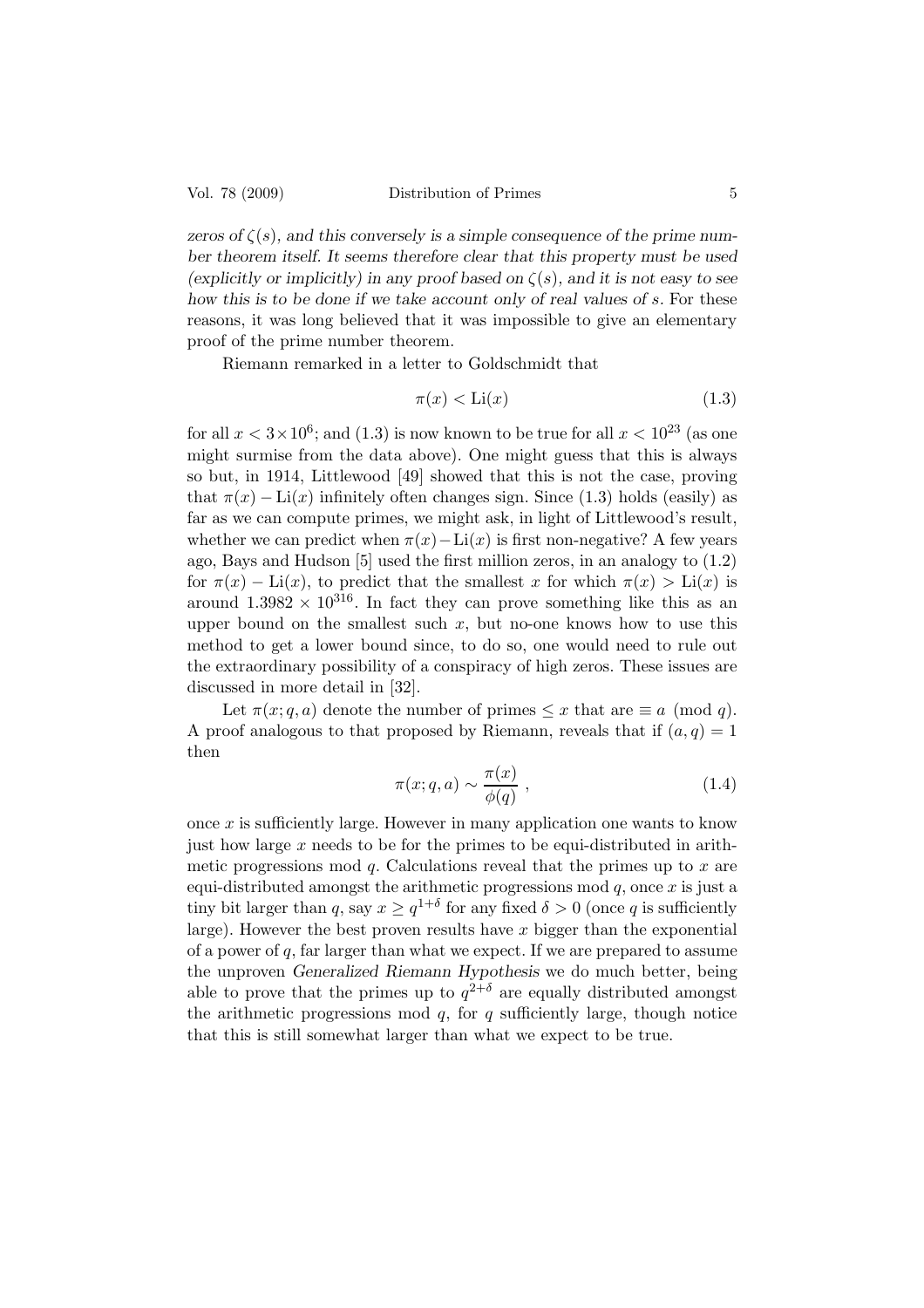So what are the consequences if  $(1.4)$  does not hold until x is bigger than the exponential of a power of  $q$ ? For one thing one can then deduce that the Generalized Riemann Hypothesis is false but, as we shall see, there are other easier to understand, and more elementary, consequences. We shall return to this a little later.

## 2. Selberg's formula

It is not difficult to show that the prime number theorem implies that

$$
\log x \sum_{\substack{p \le x \\ p \text{ prime}}} \log p + \sum_{\substack{p_1 p_2 \le xp_1 < p_2 \text{ both prime}}} \log p_1 \log p_2 \sim 2x \log x. \tag{2.1}
$$

(We call an integer which is either a prime  $p$ , or the product of two primes,  $p_1p_2$ , a "P2".) Selberg [57] gave an elementary proof that  $(2.1)$  is true using sieve methods, and then Erdős [17, 18] was able to deduce the prime number theorem from  $(2.1)$ ,<sup>5</sup> contrary to the aforementioned beliefs of Ingham and others.<sup>6</sup> How can a formula like  $(2.1)$  hold without any hint of the zeros of  $\zeta(s)$ ? Well, as a consequence of  $(1.2)$  one can show that

$$
\frac{1}{\log x}\sum_{\substack{p_1p_2\leq x\\ p_1
$$

and when we add this to  $(1.2)$  we get  $(2.1)$ , the contribution of the zeros canceling.

There is also an analogous formula for primes in arithmetic progressions:

$$
\log x \sum_{\substack{p \le x \\ p \equiv a \pmod{q}}} \log p + \sum_{\substack{p_1 p_2 \le x \\ p_1 p_2 \equiv a \pmod{q}}} \log p_1 \log p_2 \sim \frac{2x \log x}{\phi(q)},\qquad(2.2)
$$

which holds for each  $(a, q) = 1$  for all suitably large values of x. This formed the start of Selberg's elementary proof [59] of the prime number theorem for

 $5$ There is a considerable controversy as to whether Erdős behaved appropriately in quickly deducing the prime number theorem upon hearing of Selberg's formula. My view is that the controversy reflects two different perspectives on what is appropriate when one hears about the latest research of others, and what is not. For more on the controversy, you can read Selberg's own words [2], or accounts by Goldfeld [26], or by Strauss [64] who was caught up in the controversy at the time.

 $^6$ Though see Ingham's Math Review [43] of Selberg's and Erdős's papers for a thorough explanation of the ideas in the elementary proof.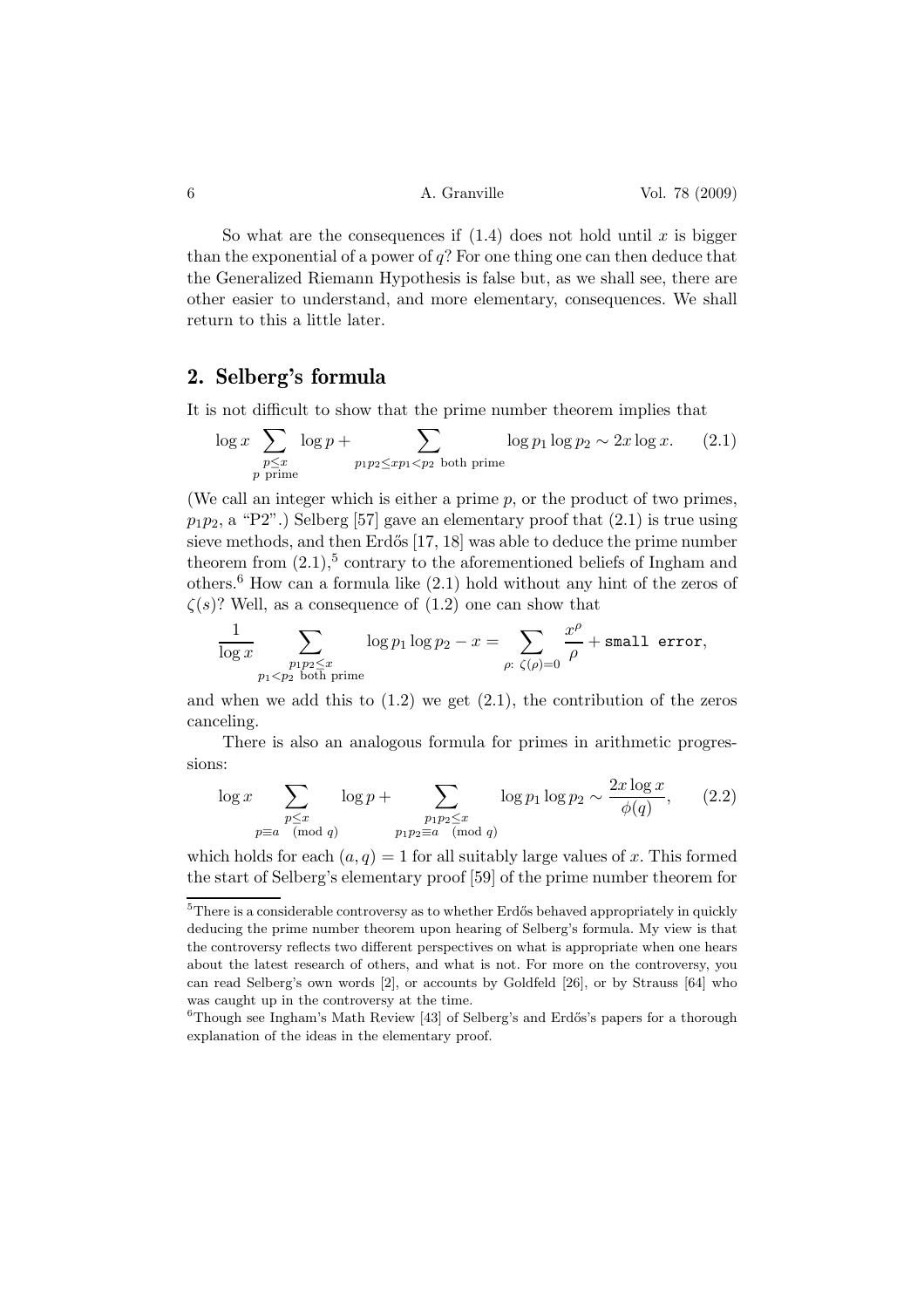arithmetic progressions. Selberg's proof implies that (2.2) holds for  $x \geq e^{q}$ . So what happens if  $(1.4)$  fails to be true (for q, and for no smaller modulus)? It is then not hard to deduce from (2.2) that the distribution of primes mod  $q$  depends on their quadratic character mod  $q$ . That is, one can show that almost all primes congregate in the arithmetic progressions  $a \pmod{q}$  for which  $\left(\frac{a}{a}\right)$  $\left(\frac{a}{q}\right) = -1$ , or more precisely:

$$
\sum_{\substack{p \le x \\ p \equiv a \pmod{q}}} \log p = \begin{cases} \{2 + o(1)\} \frac{x}{\phi(q)} & \text{if } \left(\frac{a}{q}\right) = -1; \\ o\left(\frac{x}{\phi(q)}\right) & \text{if } \left(\frac{a}{q}\right) = 1. \end{cases}
$$

In other words, almost all primes p up to this point satisfy  $\left(\frac{p}{q}\right)$  $\left(\frac{p}{q}\right) = -1.$  But then how can (2.2) be true? Well if most  $\left(\frac{p}{q}\right)$  $\left(\frac{p}{q}\right) = -1$  then most  $\left(\frac{p_1p_2}{q}\right)$  $\frac{\left(p_{2}\right)}{q}$  =  $(-1) \times (-1) = 1$ , so we find that

$$
\frac{1}{\log x} \sum_{\substack{p_1p_2 \le x \\ p_1p_2 \equiv a \pmod{q}}} \log p_1 \log p_2 = \begin{cases} o\left(\frac{x}{\phi(q)}\right) & \text{if } \left(\frac{a}{q}\right) = -1; \\ \{2 + o(1)\}\frac{x}{\phi(q)} & \text{if } \left(\frac{a}{q}\right) = 1. \end{cases}
$$

Thus Selberg's formula (2.2) follows by adding together the last two displayed equations. We see that Selberg's formula (2.2) somehow takes account of the possibility of this, the only feasible rogue behaviour — amazing! Note though that this case cannot be true for all x, else  $L(1, \frac{1}{6})$  $\frac{1}{q}\biggr)\biggr) = 0$ (since  $\left(\frac{p}{q}\right)$  $\binom{p}{q}$  = -1 for most primes if this held for all x) which we know to be untrue thanks to Dirichlet. In fact Dirichlet's class number formula implies that  $L(1, \frac{1}{a})$  $\left(\frac{1}{q}\right)$   $\gg 1/\sqrt{q}$ , and so (1.4) cannot fail for x bigger than  $e^{\sqrt{q}}$ .<sup>8</sup>

This discussion is still quite deep and analytic – after all what else is  $L\left(1,\left(\frac{1}{a}\right)\right)$  $\left(\frac{1}{q}\right)$  but a special value of a function defined by an infinite sum?<sup>9</sup> However we can show that x needs to be very large for  $(1.4)$  to hold, without infinite series, if the class number of the quadratic field  $\mathbb{Q}(\sqrt{-q})$  is small. To do so, we follow an argument of Ankeny and Chowla [1]: We consider

<sup>&</sup>lt;sup>7</sup>In 1981 Friedlander [19] showed that (2.2) holds for all  $x \ge q^B$  as  $B \to \infty$ , using sieve methods.

<sup>8</sup> So long as (2.2) is valid in the wide range given by Friedlander [59].

<sup>&</sup>lt;sup>9</sup>Though in this case, the definition of  $L(s, (./q))$  is valid for all s to the right of Re(s) = 0, where we sum  $\chi(n)/n^s$  in the natural order of ascending integer *n*-values.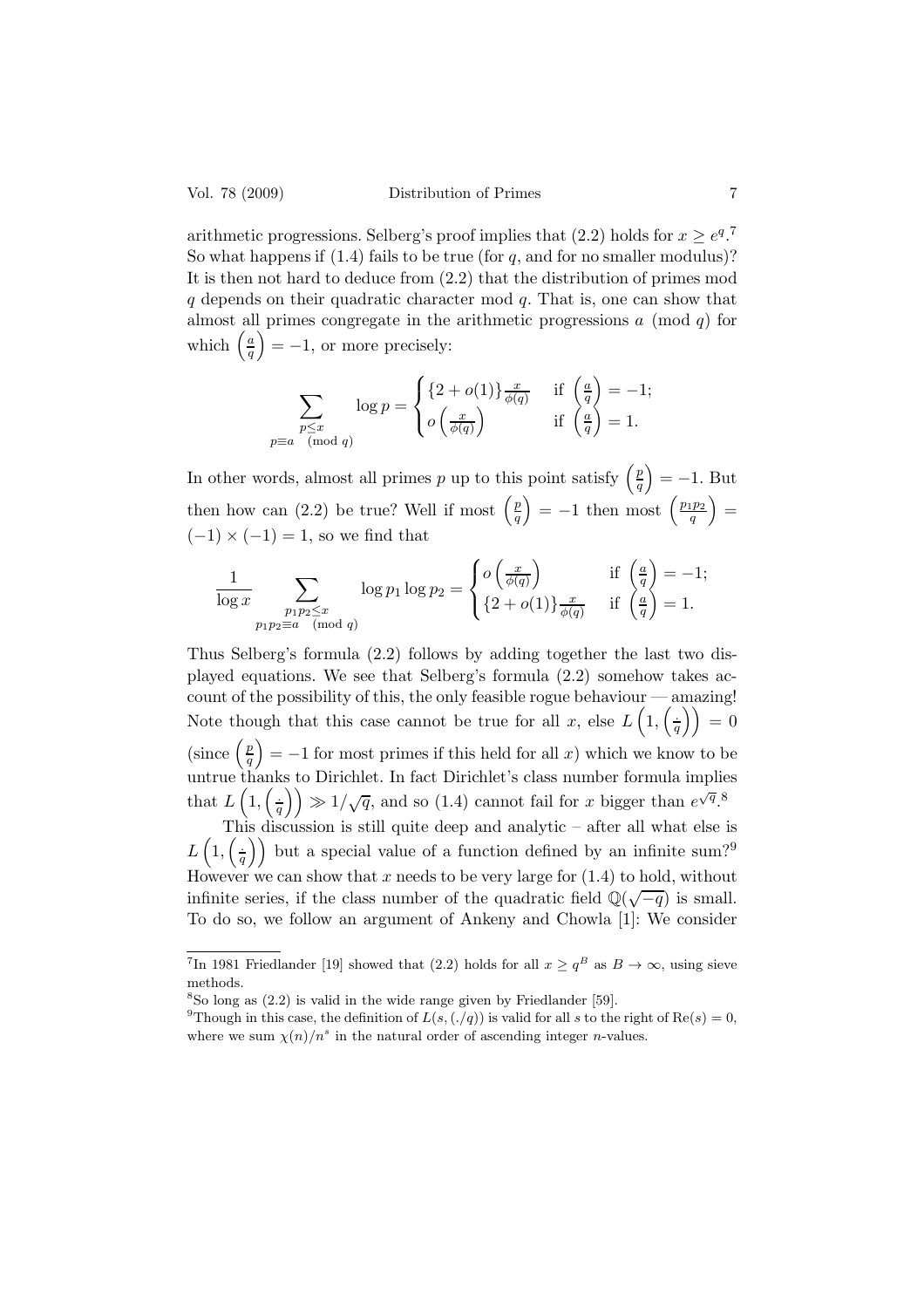8 A. Granville Vol. 78 (2009)

the binary quadratic forms  $ax^2 + bxy + cy^2$  of discriminant  $-q = b^2 - 4ac$ <sup>10</sup> Two forms are said to be  $SL(2, \mathbb{Z})$ -equivalent if there is a transformation from one to the other by making the substitution  $\begin{pmatrix} x \\ y \end{pmatrix}$  $\overline{y}$  $\setminus$  $\rightarrow$  $\begin{pmatrix} \alpha & \beta \\ \gamma & \delta \end{pmatrix} \begin{pmatrix} x \\ y \end{pmatrix}$  $\setminus$ where  $\begin{pmatrix} \alpha & \beta \\ \gamma & \delta \end{pmatrix} \in SL(2, \mathbb{Z})$ . Gauss's work implies that in each  $SL(2, \mathbb{Z})$ equivalence class there is an unique reduced form, $^{11}$  and that there are only finitely many; we denote the number of classes by  $h(-q)$ . If p is a prime for which  $\left(\frac{p}{q}\right)$  $\left(\frac{p}{q}\right) = 1$  then there are a total of two representations of p as the value of a reduced binary quadratic form of discriminant  $-q$ . If  $N \geq q$  then there are  $\ll N/\sqrt{q}$  values  $\leq N$  taken by each binary quadratic form of discriminant  $-q$ , and so

$$
\#\left\{p \le N : \left(\frac{p}{q}\right) = 1\right\} \le \frac{1}{2} \sum_{f \text{ reduced}} \#\{m, n \in \mathbb{Z} : f(m, n) \le N\}
$$

$$
\ll h(-q) \frac{N}{\sqrt{q}}.
$$

Therefore if a positive proportion of the primes up to N satisfy  $\left(\frac{p}{q}\right)$  $\left(\frac{p}{q}\right) = 1$ then we deduce that

$$
N \gg e^{c\sqrt{q}/h(-q)}
$$

for some constant  $c > 0$ . In particular if  $h(-q) \leq q^{1/2-\epsilon}$  then  $N \gg e^{q^{\epsilon}}$ . Moreover if we know that a positive proportion of the primes up to  $q^2$ satisfy  $\left(\frac{p}{q}\right)$  $\left(\frac{p}{q}\right) = 1$  then  $h(-q) \gg \sqrt{q}/\log q$ .

## 3. Primes in Arithmetic Progressions, without L-functions

Selberg [58] proved (1.4), the prime number theorem for arithmetic progressions, based on his formula (2.1). His proof (easily) yields the result for  $x > e^{cq}$ , and with Friedlander's improved range of validity [19], one can

<sup>10</sup>The classical theory of Gauss and Dirichlet tells us that there is a 1-to-1 correspondence between the binary quadratic forms  $ax^2 + bxy + cy^2$  and the ideals  $(2a, -b + \sqrt{-q})$ . We shall discuss things here in the language of quadratic forms but there is an equivalent theory of ideals.

 $11$  $ax^2 + bxy + cy^2$  is reduced if  $-a < b \le a \le c$ , and if  $b \ge 0$  when  $a = c$ .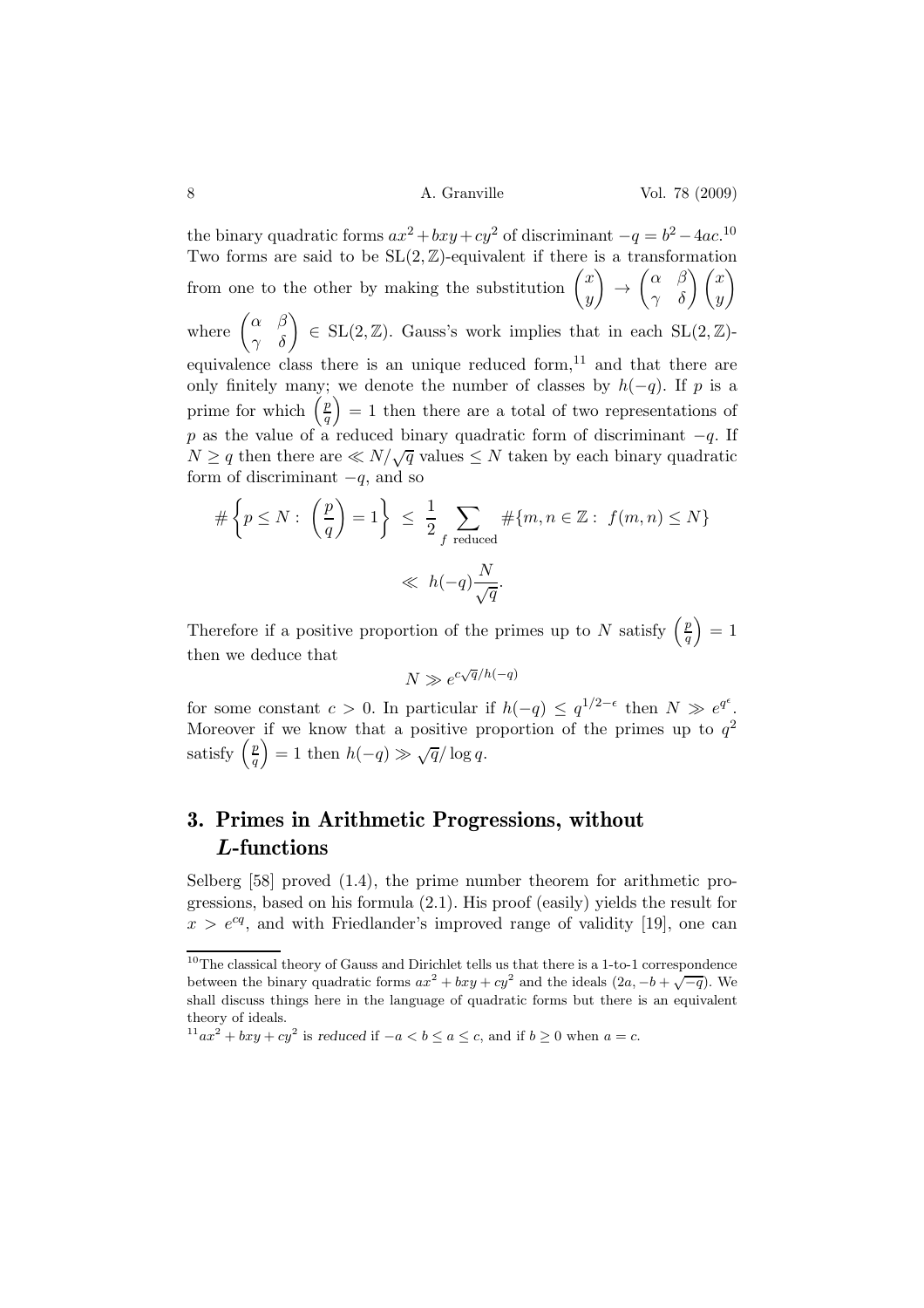deduce (1.4) when  $x > e^{c\sqrt{q}}$ . It is unlikely that one can do much better directly without gaining some understanding of the class number of  $\mathbb{Q}(\sqrt{-q})$ . Indeed, as we discussed just above, if (1.4) is true then  $x \gg e^{c\sqrt{q}/h(-q)}$ .

Let us suppose for now that  $h(-q) \gg \sqrt{q}/\log q$ <sup>12</sup> In this case there are now two elementary proofs that

$$
\pi(x; q, a) = \{1 + o_{u \to \infty}(1)\} \frac{\pi(x)}{\phi(q)} \text{ where } x = q^u,
$$
 (3.1)

for any  $(a,q) = 1$ . That is (1.4) holds for  $x = q^u$  as  $u \to \infty$ , and in particular one can deduce that there exists a constant  $A > 0$  such that there is a prime  $\ll q^A$  in every arithmetic progression a (mod q) with  $(a, q) = 1^{13}$  The most recent such proof, to appear in a forthcoming book of Friedlander and Iwaniec [22], uses elementary but difficult small sieve methods. The first elementary proof, due to Elliott [14] (and strengthened in [4]), is based on the pretentious large sieve which implies that there exists a character  $\chi \pmod{q}$  such that if  $x = q^u \ge q^{1+\delta}$  then

$$
\pi(x;q,a) = \frac{\pi(x)}{\phi(q)} + \frac{\chi(a)}{\phi(q)} \sum_{p \le x} \overline{\chi}(p) + o_{u \to \infty} \left(\frac{\pi(x)}{\phi(q)}\right); \quad (3.2)
$$

and we may remove the  $\chi$  term unless  $\chi$  is a real-valued character. This fails to imply (3.1) if and only if  $\chi(p)$  is not equally often 1 and  $-1$  as we run through the primes  $p$  up to  $x$ .

The key idea in proving (3.2) is that  $\sum_{rs=n} \mu(r) \log s$  equals 0 unless *n* is a power of some prime  $p$ , in which case it equals  $\log p$ . Hence counting primes up to x that are  $\equiv a \pmod{q}$  is equivalent to estimating  $\sum_{rs\leq x, rs\equiv a\pmod{q}}\mu(r)\log s$ , and since log is such a smooth function, this is equivalent to showing that  $\mu(r)$  is  $o(1)$  on average as r runs through any arithmetic progression (mod q) (see section 2.1 of [46] for more details on this equivalence).

It turns out that the  $\sum_{p \leq x} \overline{\chi}(p)$  term is large in (3.2) if and only if  $\chi(p) = \mu(p)$  for "almost all" primes  $p \leq x$ . The "pretentious methods" in the proof of (3.2) do not use, at all, the fact that  $\mu(p) = -1$  for all primes p. In fact the only assumption is that  $\mu$  is an example of a multiplicative function f such that  $|f(n)| \leq 1$  for all  $n \geq 1$ . In this generality one can

 $12\text{As}$  is believed, and as certainly follows from the Generalized Riemann Hypothesis.

 $13$ When using zeros of *L*-functions this is a tough thing to prove since one needs various difficult explicit estimates. Linnik's original proof [48] (see also [7]) is a tour-de-force.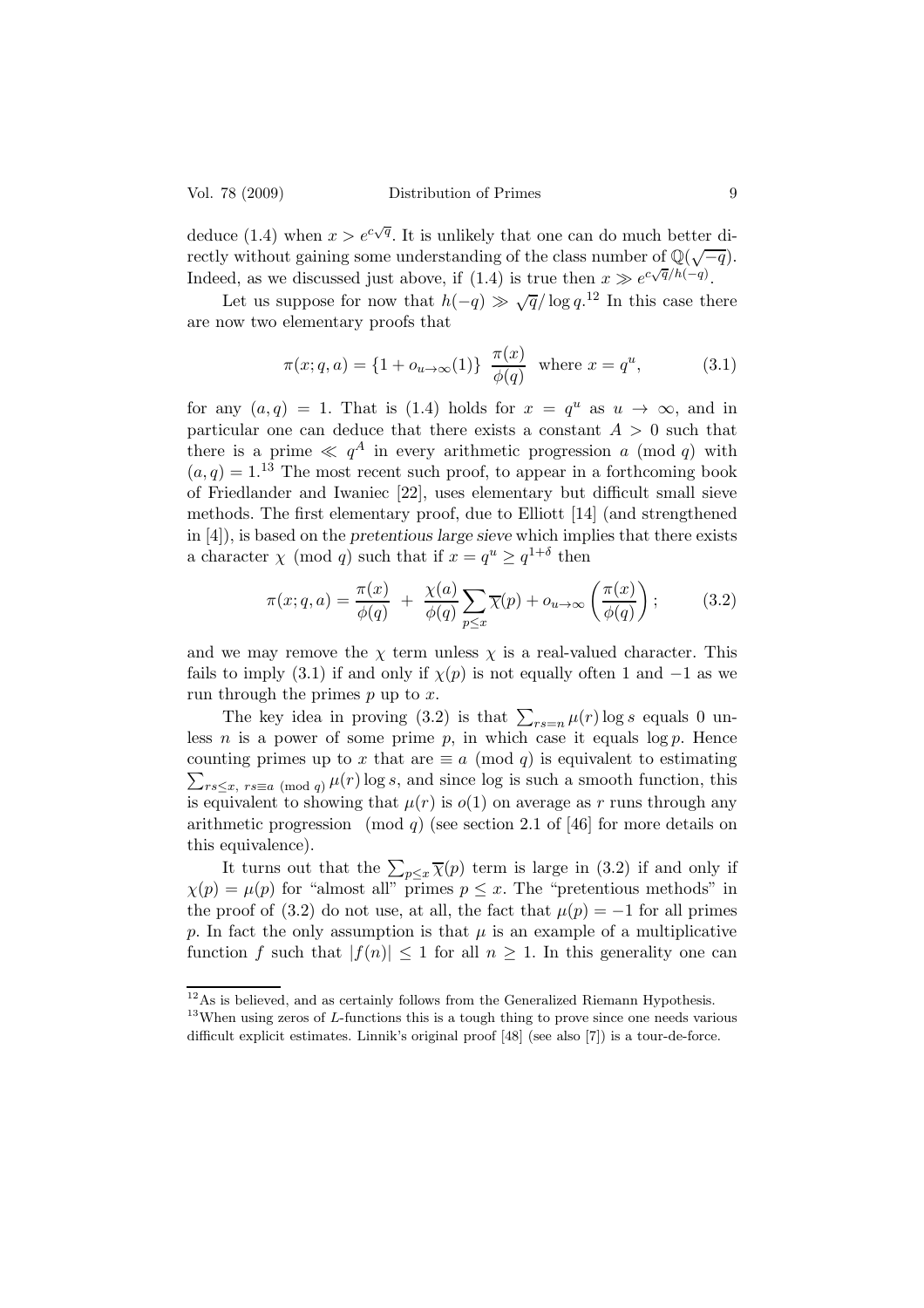10 **A. Granville** Vol. 78 (2009)

show that for a given x, and for all  $q \leq Q = x^{1/u}$ , we either have

$$
\sum_{\substack{n \le x \\ n \equiv a \pmod{q}}} f(n) = o_{u \to \infty} \left(\frac{x}{q}\right)
$$

whenever  $(a, q) = 1$ , or there exists a primitive character  $\chi$  of conductor r such that in the cases where  $r|q$  we have

$$
\sum_{\substack{n \le x \\ n \equiv a \pmod{q}}} f(n) = \frac{\chi(a)}{\phi(q)} \sum_{\substack{n \le x \\ (n,q)=1}} f(n) \overline{\chi(n)} + o_{u \to \infty} \left(\frac{x}{q}\right)
$$

whenever  $(a, q) = 1$ . This theorem, first proved for  $\mu$  by Gallagher [23] though in the language of prime counting, has long been considered to lie deep and to be intimately connected with the distribution of zeros of Dirichlet L-functions. The generality of the new result suggests that this cannot be so deep (indeed it can be proved using only elementary methods). Although we do not believe that this exceptional character  $\chi$  exists for  $\mu$ , it does exist for certain f, for example if we take  $f = \chi$ , so the effect of a putative exceptional character certainly needs to be accounted for in any theorem of this generality about the distribution of multiplicative functions in arithmetic progressions.

It remains to give a proof of (1.4), or something like it, in the case that  $h(-q)$  is small, that is  $h(-q) \ll \sqrt{q}/\log q$ . From what we noted above, (1.4) cannot hold unless  $N \gg e^{c\sqrt{q}/h(-q)}$ , which will be surprisingly large in this case. In the proofs involving zeros of L-functions one gets an explicit formula, in this case, of the shape

$$
\pi(x;q,a) = \frac{1}{\phi(q)} \frac{x - \overline{\chi}(a)\frac{x^{\beta}}{\beta}}{\log x} \{1 + o_{u \to \infty}(1)\},\tag{3.3}
$$

where  $\beta$  is a real zero of  $L(s, \chi)$  that is close to 1. This will be large unless  $\chi(a) = 1$ . In this case if  $u \to \infty$  but is not too large (that is  $u(1-\beta) \log q =$  $o(1)$ ) then the main term becomes

$$
\sim \frac{x - x^{\beta}}{\phi(q) \log x} \sim \frac{(1 - \beta)x}{\phi(q)},
$$

which is not the same as (1.4), though it does provide a lower bound for  $\pi(x; q, a)$  in this case. Note that we obtain (1.4) from (3.3) when  $u(1 \beta$ ) log *q*  $\rightarrow \infty$ .

Without using of zeros of L-functions we can prove something similar by reverting to the theory of binary quadratic forms of discriminant  $-q$ :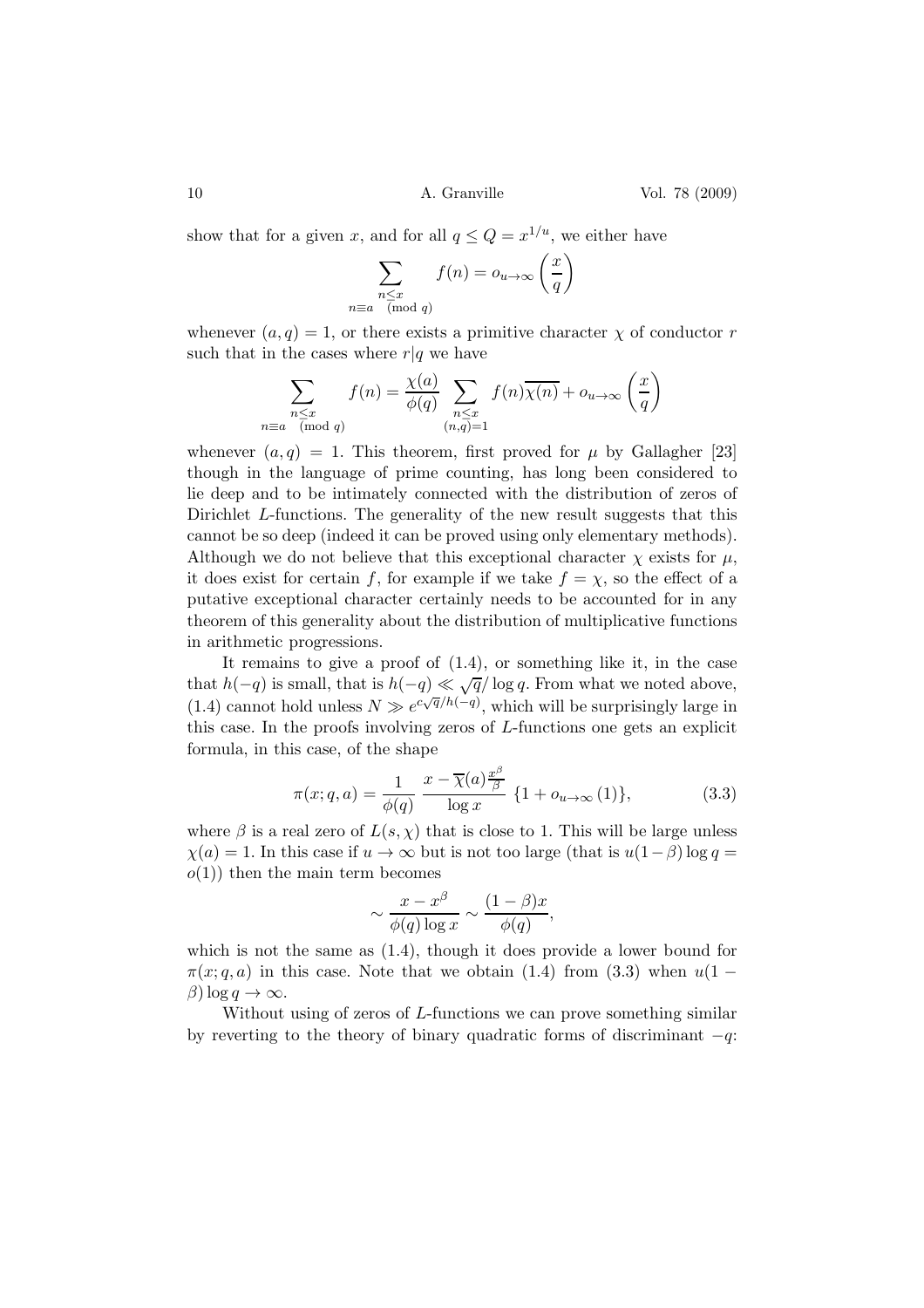If  $p|f(m, n)$  where  $\chi(p) = -1$  then  $p|(m, n)$ . If  $p|f(m, n)$  where  $\chi(p) = 1$ then the ratio  $m : n \pmod{p}$  lies in two of the  $p + 1$  possibilities. Hence if there are surprisingly few primes p with  $\chi(p) = 1$  we can use the small sieve on the values of the binary quadratic form that are  $\equiv a \pmod{q}$ . In this way we prove that there are  $\sim \kappa N$  prime values of the quadratic form up to N which are  $\equiv a \pmod{q}$ , for some constant  $\kappa > 0$ , and so complete the proof of Linnik's theorem.<sup>14</sup> From Gauss's theory, we know that each prime with  $\chi(p) = 1$  is represented exactly twice in total over all the reduced binary quadratic forms of discriminant  $-q$ , and so we can deduce, now in an elementary manner, that  $\pi(x; q, a) \sim \kappa' x/\phi(q)$ , for some constant  $\kappa' > 0$ , provided  $u \to \infty$  and is not too large. Hence  $1 - \beta \sim \kappa'$ where  $\kappa'$  is derived as a sieving constant. This allows us to recover a version of the result of Goldfeld [25].

It is still an open question whether one can recover precisely the formula (3.3) by elementary means, though I showed in [28], starting now from  $(2.2)$ , that the transition between when  $\pi(x; q, a)$  looks like  $\kappa' x/\phi(q)$ , and when it looks like  $\pi(x)/\phi(q)$ , is more-or-less exponential, that is there exist constants  $0 < \beta_-, \beta_+ < 1$  such that

$$
\frac{x^{\beta_-}}{\beta_-} \ll x - \phi(q)\pi(x; q, a) \log x \ll \frac{x^{\beta_+}}{\beta_+}.
$$

## 4. Primes in Short Intervals

Riemann's approach gives a good way to determine the number of primes up to x, but Gauss was looking for primes in intervals around  $x$ . So we can ask whether we can estimate the number of primes in intervals  $[x, x + y]$ ? The Riemann Hypothesis allows us to find the number of primes in intervals with  $y \geq \sqrt{x} \log x$ . If we add in some plausible hypotheses about the vertical distribution of the zeros of  $\zeta(s)$  then we can improve this [39] to  $y \geq$  $\epsilon \sqrt{x \log x}$ , but we know of no approach to prove that there are primes in all intervals  $[x, x + \sqrt{x}]$ . The outstanding question in this area, which beautifully highlights our ignorance, asks

> Is there a prime in the interval  $(n^2,(n+1)^2)$ for all integers  $n > 1$ ?

 $14$ The elementary proofs given for this case in [14, 22] can be interpreted as sieving on the union, counting multiplicities, of the set of values of all reduced binary quadratic forms of discriminant  $-q$ .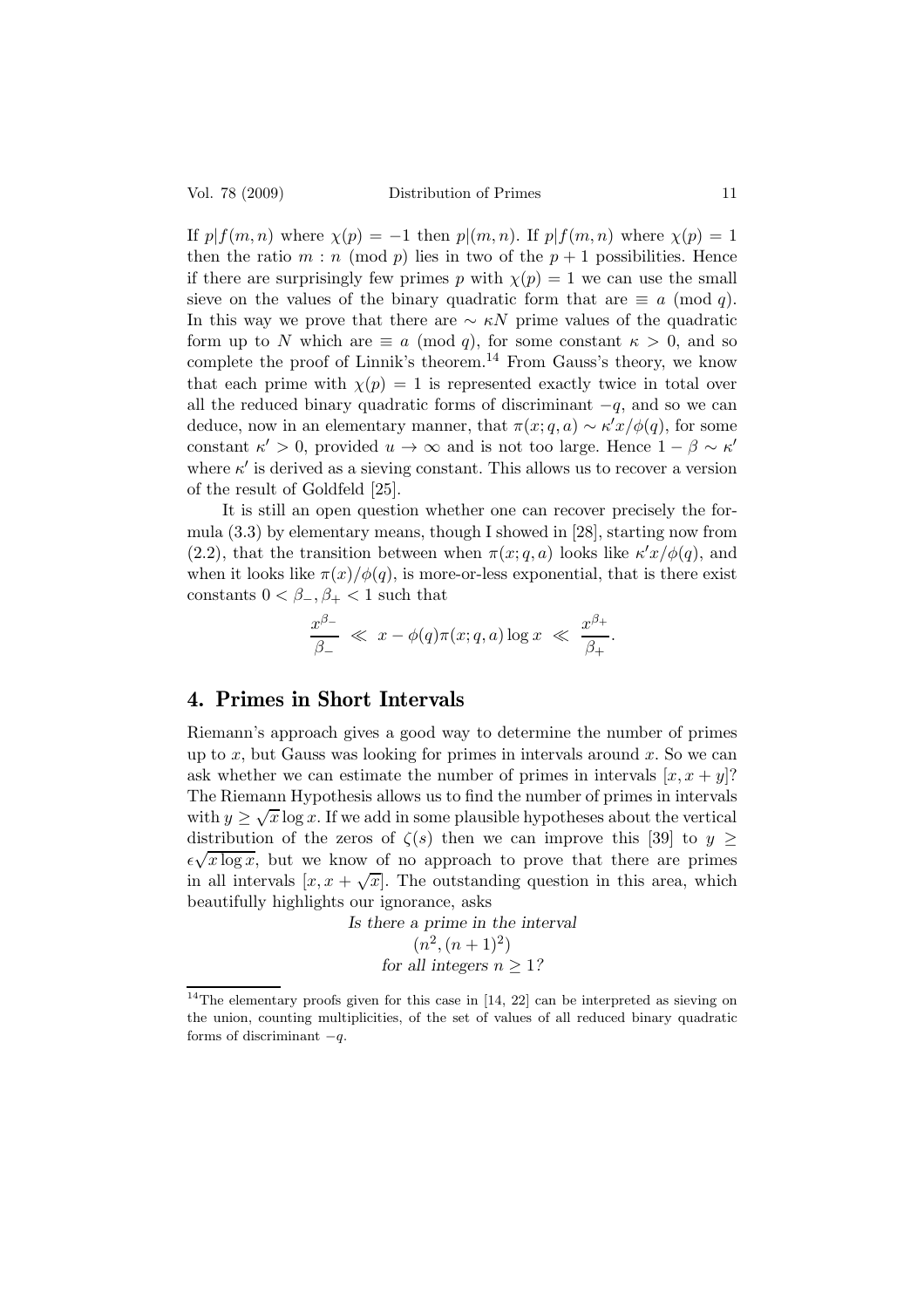If we cannot prove something like this for all intervals, maybe we can show that there are primes in "almost all" short intervals? This was accomplished by Selberg [57] in 1949, proving that

$$
\pi(x+y) - \pi(x) \sim \frac{y}{\log x} \tag{4.1}
$$

when  $y = y(x) > (\log x)^{2+\epsilon}$ , for almost all x. It was believed that this would surely be true for all  $x$ , a belief supported by a widely quoted heuristic of Cramér [12]. However this is not true. In 1984, Maier [50] gave a delightful sieve theory argument to show that for any constant  $A > 2$  there exists a constant  $\delta_A > 0$  such that there are arbitrarily large integers x and X for which

$$
\pi(x + \log^A x) - \pi(x) \ge (1 + \delta_A) \log^{A-1} x
$$
, and  
 $\pi(X + \log^A X) - \pi(X) \le (1 - \delta_A) \log^{A-1} X$ .

This type of poor distribution result is true for all "arithmetic sequences" [33].

Cramér's heuristic (see [29] for a discussion, and [53] for a different perspective) led him to conjecture that there is always a prime in the interval  $[x, x + {1 + o(1)} \log^{2} x]$ . More precisely, if  $p_1 = 2, p_2 = 3, ...$  is the sequence of primes then

$$
\limsup_{n \to \infty} \frac{p_{n+1} - p_n}{\log^2 p_n} = 1.
$$

The latest best data is as follows:

| $p_n$            | $p_{n+1}-p_n$ | $(p_{n+1} - p_n)/\log^2 p_n$ |
|------------------|---------------|------------------------------|
| 113              | 14            | .6264                        |
| 1327             | 34            | .6576                        |
| 31397            | 72            | .6715                        |
| 370261           | 112           | .6812                        |
| 2010733          | 148           | .7026                        |
| 20831323         | 210           | .7395                        |
| 25056082087      | 456           | .7953                        |
| 2614941710599    | 652           | .7975                        |
| 19581334192423   | 766           | .8178                        |
| 218209405436543  | 906           | .8311                        |
| 1693182318746371 | 1132          | .9206                        |

TABLE 4.1. (Known) record-breaking gaps between primes.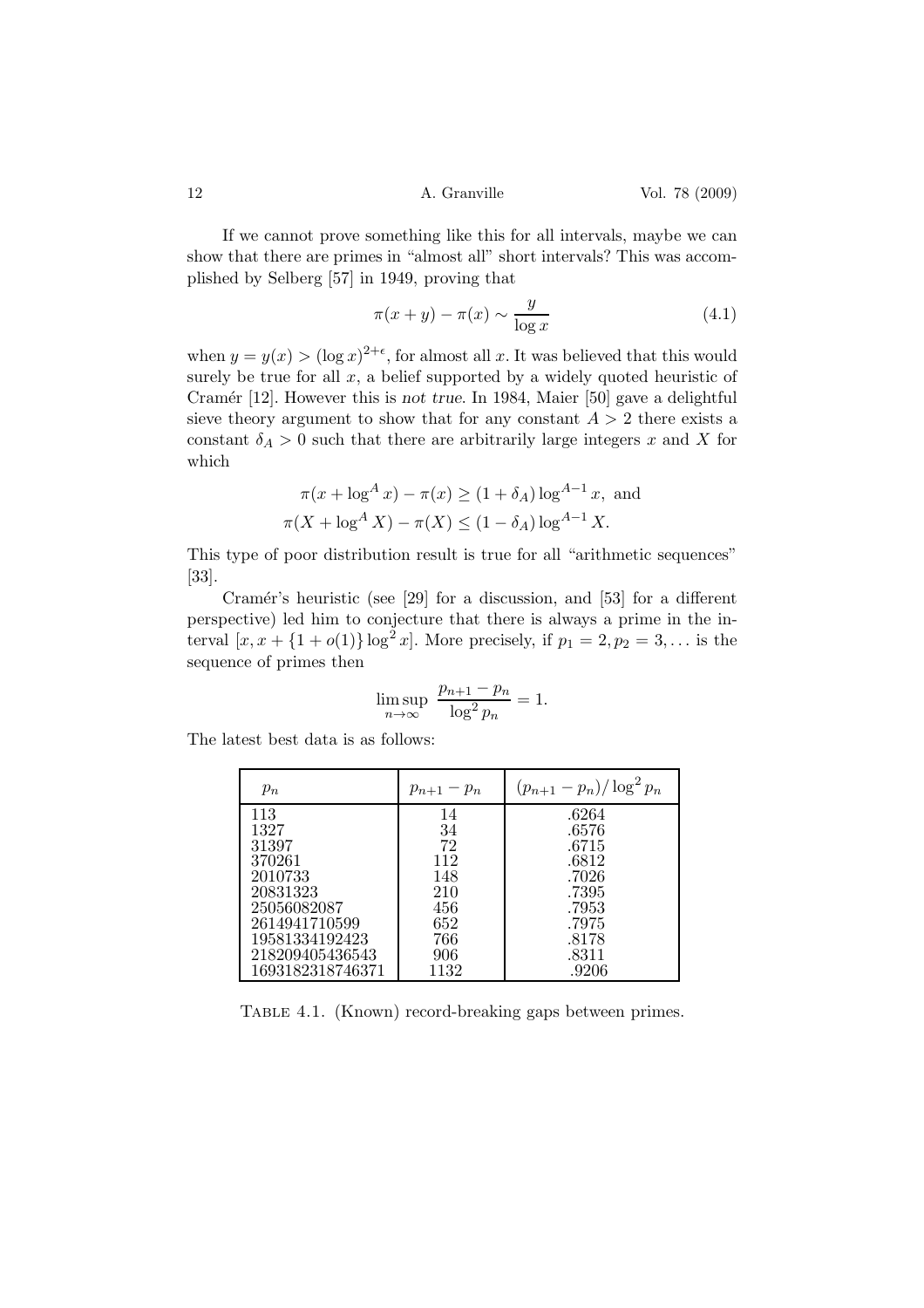Evidently the record-breaking values in the last column are slowly creeping upwards but will they ever reach 1? Based on Maier's ideas, I showed [29] that Cramér's heuristic should be modified to conjecture an even bigger constant, that

$$
\limsup_{n \to \infty} \frac{p_{n+1} - p_n}{\log^2 p_n} \ge 2e^{-\gamma} \approx 1.1229...
$$

It is hard to conclude from the data which conjecture is correct, if either.

### 5. Sieve methods

I have mentioned sieve methods several times already without properly saying what they are. They all derive from the sieve of Eratosthenes: In the sieve of Eratosthenes one deletes every second integer up to  $x$  after 2, then keeps the first undeleted integer  $> 2$ , which is 3, and then deletes every third integer up to  $x$  after 3, then keeps the first undeleted integer  $>$  3, which is 5, and then deletes every fifth integer up to x after 5, etc. This leaves the primes up to  $x$  and suggests a way to guess at how many there are: After sieving by 2 one is left with roughly half the integers up to x; after sieving by 3, one is left with roughly two-thirds of those that had remained and continuing like this we expect to have about

$$
x \prod_{p \le y} \left( 1 - \frac{1}{p} \right)
$$

integers left by the time we have sieved with all the primes up to  $y$ . Once  $y = \sqrt{x}$  the undeleted integers are 1 and the primes up to x, since every composite has a prime factor no bigger than its square-root. However this does not turn out to be such a good approximation for the number of primes up to x when  $y = \sqrt{x}$ , because the heuristic was based on an assumption of independence of divisibility by different primes, that is divisibility by  $d = p_1p_2 \ldots p_k$ , which is not exactly correct (as is clear when we take  $d > x$ ). To be more precise, the error term in our approximation is something like  $2^{\pi(y)}$ , which is enormous for the sort of y-values that we are talking about. To make such a method useful it needs to be modified so that the effect of large divisors d is less pronounced.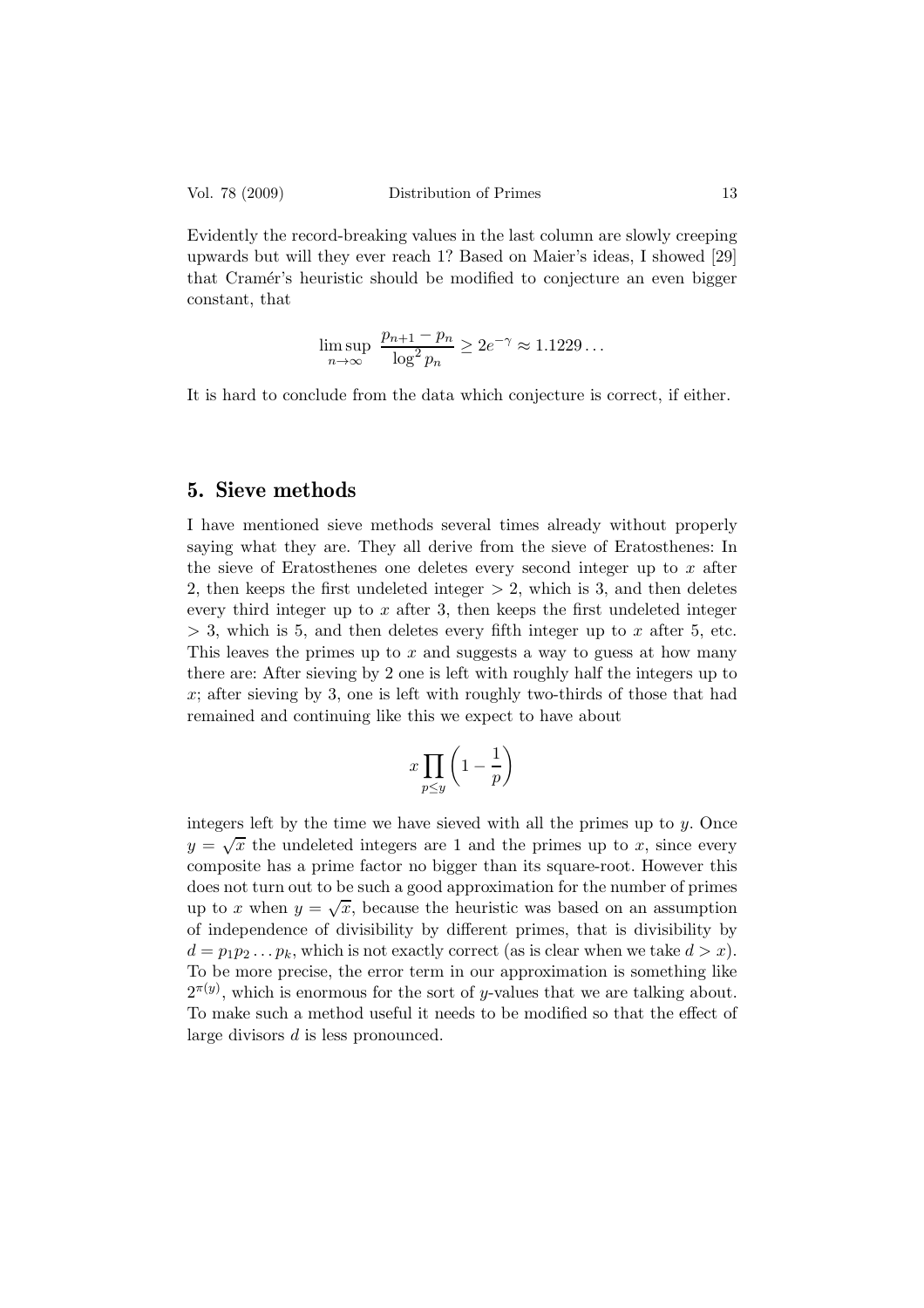The first successful approach, a clever version of "the principle of inclusion-exclusion", was initially developed by Brun, and led to his famous proof that

$$
\sum_{p,p+2 \text{ both prime}} \frac{1}{p} < \infty.
$$

Brun's method was used in many interesting ways by Paul Erdős, and the theory was significantly developed by Rosser, and more recently by Iwaniec, e.g., [45].

The other key modification is due to Selberg [60]–[63], who introduced various general weights and clever identities to reduce the effect of the large d. Selberg formulated sieve problems with abstract hypotheses, allowing him to remove the number theory so as to completely resolve the abstract problem using the "calculus of variations". This has the great benefit that such problems can be completely solved, but has the disadvantage of being somewhat removed from the original number theory problems, and indeed only attack a restricted class of questions. For example, Selberg's methods cannot distinguish between integers with an even or odd number of prime factors, the so-called "parity problem". (This can be seen in Selberg's identity (2.1) which counts P2's, the number of integers with at most two prime factors). This issue has been largely misunderstood in the literature  $-$  if one reformulates Selberg's sieve hypotheses then one might be able to overcome this difficulty, though too many people have mistaken this to mean that such problems cannot be overcome by sieve methods.

Iwaniec [44] was the first to circumvent these issues so as to use sieve methods to show that there are infinitely many primes in an interesting infinite sequence, namely the integers represented by any given two variable polynomial where every monomial has degree  $\leq$  2. We will discuss other more recent work of this type, a little later.

#### 6. Gaps between primes

The number  $n! + k$  is divisible by k whenever  $1 \leq k \leq n$ , and so each of  $n!+2, n!+3, \ldots, n!+n$  is composite. Hence if  $p_r$  is the largest prime  $\leq n!+1$ then  $p_{r+1} \ge n! + n + 1$  and so  $p_{r+1} - p_r \ge n$ . Therefore  $\limsup_{r \to \infty} p_{r+1}$  $p_r = \infty$ . This proof can be found in many elementary textbooks, and if we use Stirling's formula to recall that  $\log n! \sim n \log n$  then this proof gives  $p_{r+1} - p_r \gtrsim \log p_r / \log \log p_r$ . We can do a little better quantitatively by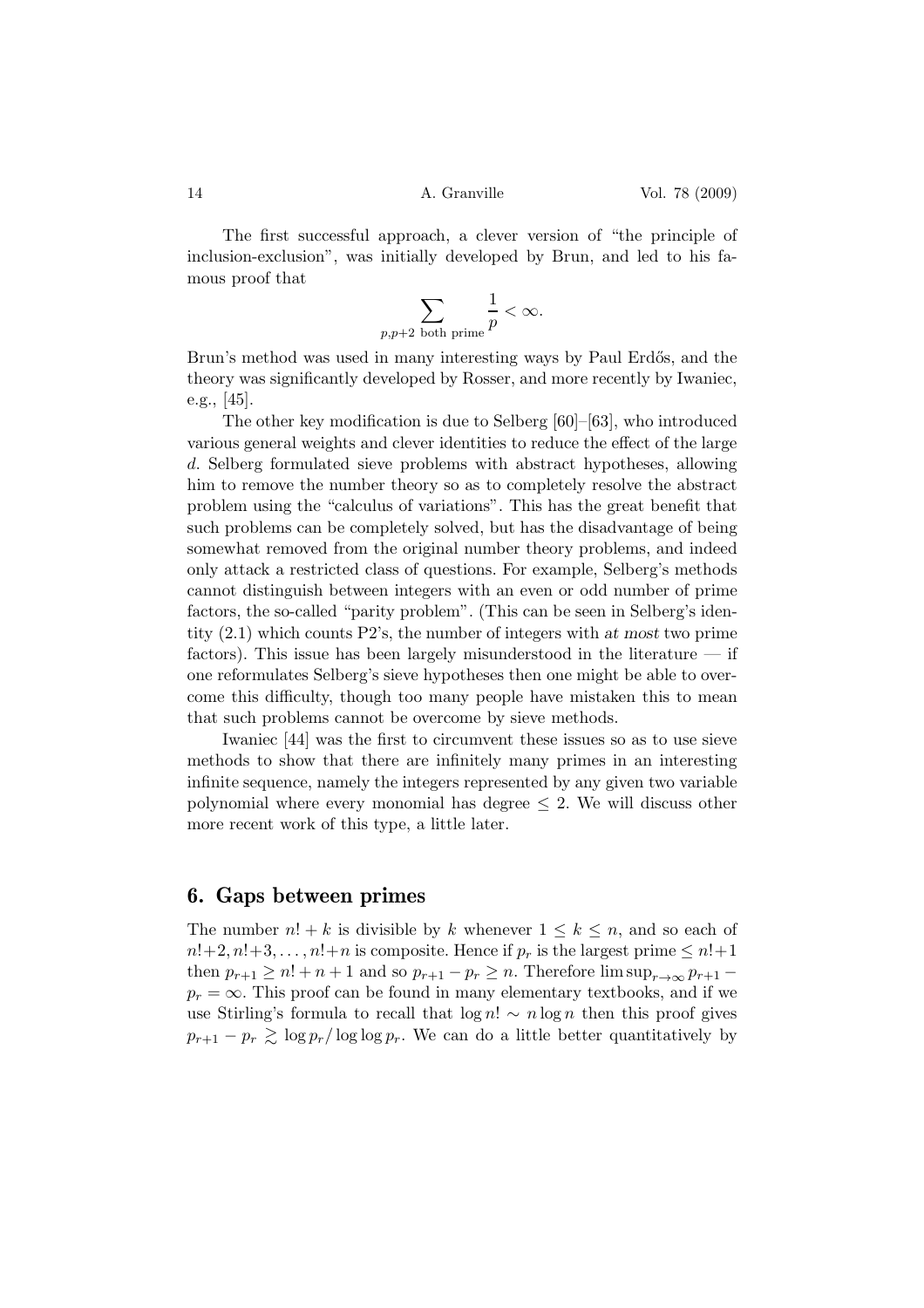replacing n! with  $\prod_{p\leq n} p$  and using much the same argument to obtain  $p_{r+1} - p_r \gtrsim \log p_r$ .

With the prime number theorem we can also obtain this, the largest gap being at least as big as the average:

$$
\max_{p_r \leq x} (p_{r+1} - p_r) \geq \frac{1}{\pi(x)} \sum_{p_r \leq x} (p_{r+1} - p_r) \geq \frac{p_{R+1} - 2}{\pi(x)} \geq \frac{x - 1}{\pi(x)} \sim \log x,
$$

where  $p_R$  is the largest prime  $\leq x$ . So next one might ask whether gaps between primes get significantly larger; for example, is it true that

$$
\limsup_{n \to \infty} \frac{p_{n+1} - p_n}{\log p_n} = \infty ?
$$

In 1931 Westzynthuis [65] proved this using a slightly more sophisticated version of our argument above, and his argument has been gradually improved until now  $[16, 52]$  we know that there are infinitely many n such that

$$
p_{n+1} - p_n \gtrsim 2e^{\gamma} \log p_n \frac{\log \log p_n}{(\log \log \log p_n)^2} \log \log \log \log p_n.
$$
 (6.1)

The constant in front,  $2e^{\gamma}$ , is the culmination of many improvements appearing in a series of papers over the last 70 years; Erd˝os long ago offered ten thousand dollars to anyone who could show that one can take an arbitrarily large constant here, his most lucrative prize.<sup>15</sup>

We believe that there are infinitely many twin primes, that is prime pairs  $p, p+2$ , but we seem to be far from proving that. The smallest gaps between primes around  $x$  are obviously smaller than the average, that is

$$
\min_{x < p_r \le 2x} (p_{r+1} - p_r) \lesssim \log x,
$$

and we might ask whether we can prove that

$$
\liminf_{n \to \infty} \frac{p_{n+1} - p_n}{\log p_n} = 0 ? \tag{6.2}
$$

(the average result gives that this is  $\leq 1$ .) This question inspired Bombieri and Davenport [6] to develop the large sieve yet for all their extraordinary ingenuity they simply improved the upper bound to  $\leq .466 \dots^{16}$  Subsequent work by Huxley [41] and Maier [51] improved this to just a little better than  $\leq \frac{1}{4}$  $\frac{1}{4}$ .

 $15$  Given Cramèr's conjecture, we believe that far more is true, but the complicated function on the right side of (6.1) seems to be the limit of this method.

<sup>16</sup>Of course, this work of Bombieri and Davenport has had a big impact on so many important questions!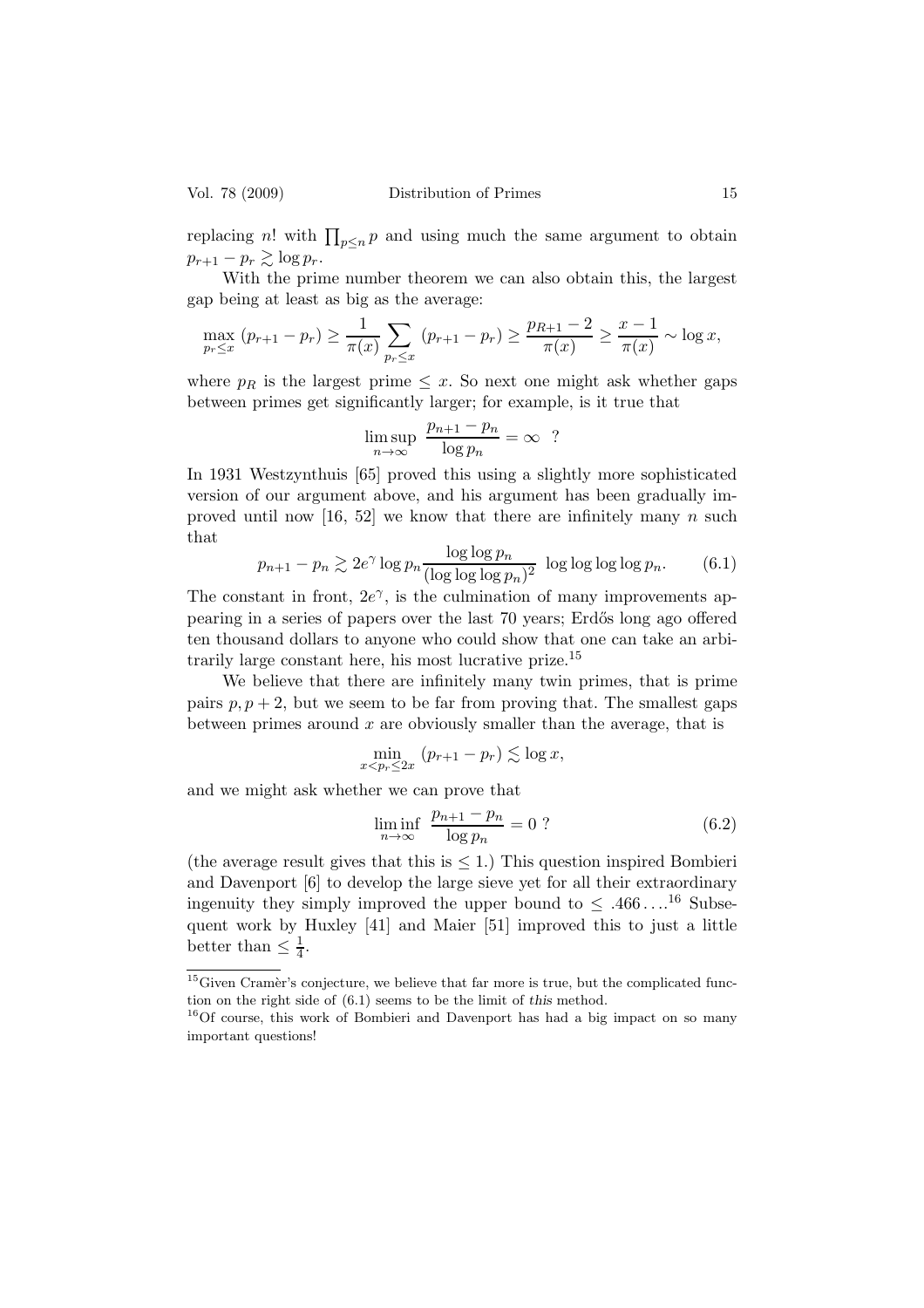The general belief was that this is a tough question that would not succumb to a simple proof so it came as rather a shock when, in 2009, Goldston, Pintz and Yildirim [27] proved (6.2) using a simple variant of the Selberg sieve. This was especially surprising as they used their sieve method to identify primes, yet the "parity principle" seemed to suggest that this was impossible with Selberg's method. However, as we explained above, this misbelief stems from a mis-conception of the precise formulation of Selberg's sieve method.

More recently, Goldston, Pintz and Yildirim, together with Sid Graham, have also gone beyond Selberg's methods by proving many things about the distribution of integers with exactly two prime factors, rather than P2s (which are the integers with at most two prime factors).

Goldston, Pintz and Yildirim not only proved (6.2) but developed an approach that, perhaps for the first time, makes one feel that the twin prime conjecture can perhaps be tackled by current methods: They prove that if (1.4) holds for all  $(a, q) = 1$  whenever  $x \geq q^{1.05}$  then there are infinitely many  $p_n$  such that

$$
p_{n+1}-p_n\leq 16.
$$

In fact one deduce this under the weaker assumption that (1.4) holds for "almost all"  $q$  in this range.

#### 7. The asymptotic sieve

Selberg's parity principle implies that it is difficult to use sieve methods to identify primes; somehow one has to circumvent the issues identified by Selberg. It was Bombieri [8] who suggested an "asymptotic sieve" that would do so, provided certain additional hypotheses are satisfied. Developing Bombieri's idea [21] led Friedlander and Iwaniec in 1998 to show that there are infinitely many primes of the form  $m^2 + n^4$  [20]. Subsequently Heath-Brown and Moroz [40] showed that for any irreducible binary cubic form  $f(x, y) \in \mathbb{Z}[x, y]$  with no fixed divisor, there are infinitely many pairs of integers  $m, n$  such that  $f(m, n)$  is prime. Stunning!

The most desired open problem in this area is to show that

$$
4a^3 + 27b^2
$$

is prime for infinitely many pairs of integers  $a, b$  (this is of interest because if  $4a^3 + 27b^2$  is prime then it is usually the conductor of the elliptic curve  $y^2 = x^3 + ax + b$ .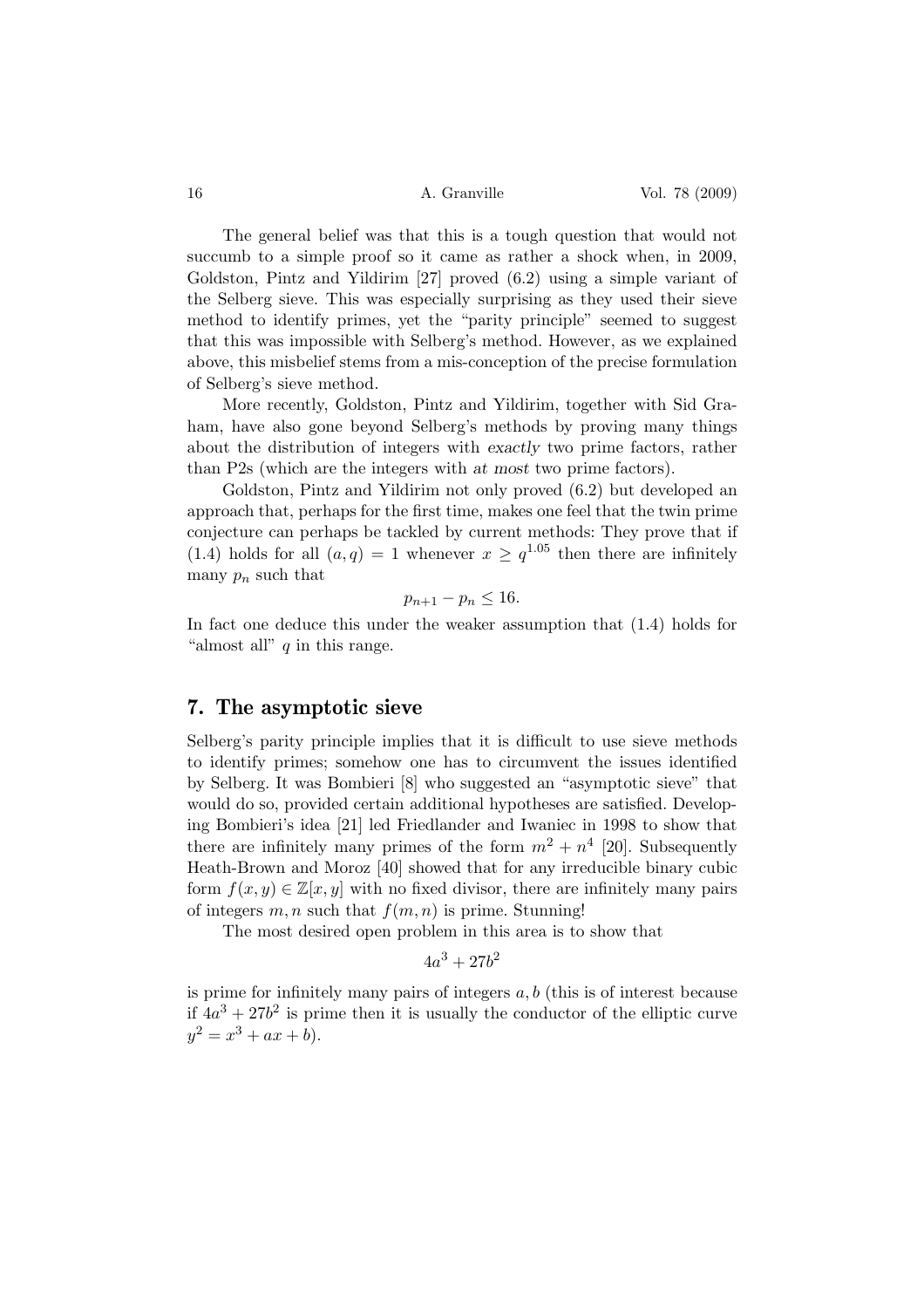#### 8. Primes in what (polynomial) sequences ?

One can ask many questions of this type:

- $-$  Are there infinitely many pairs of twin primes  $p, p + 2$ ?
- $-$  How about primes of the form  $n^2 + 1$  ?
- $-$  Is it true that for any integer  $N \geq 3$  there is a pair of primes  $p, 2N p$ ?
- $-$  Are there infinitely many pairs of Sophie Germain twin primes  $p$ ,  $2p+1$ ?
- Are there infinitely many primes of the form  $a^2 + b^3 + c^5$ ? Or  $4a^3 + 27b^2$ ?

We believe we know the answer to all of these questions and any questions like this. To state the general conjecture we must first see when there are only finitely many primes in such sequences. For example there can only be finitely many pairs of primes  $p, p+1$  because one of these must be even, similarly there can only be finitely many triples of primes  $p, p+2, p+10$ because one of these must be divisible by 3. Another good example is  $n^2-3n+4$ , which is always even. So we have to avoid these *local* difficulties; and the conjecture is that if we can then we have infinitely many tuples of such primes. To be more precise, suppose that  $f_1, f_2, \ldots, f_k \in \mathbb{Z}[x_1, \ldots, x_n]$ are all irreducible, and that there is no fixed prime divisor of  $f_1f_2 \ldots f_k$ (that is, for any prime  $p$ , one can substitute in integer values for the variables so that the product is not divisible by  $p$ ). Then we call our set of polynomials admissible, and conjecture that there are infinitely n-tuples of integers  $a_1, a_2, \ldots, a_n$  such that

$$
f_j(a_1, a_2,..., a_n)
$$
 is prime for each j in the range  $1 \le j \le k$ .

The only cases in which unconditional results have been proven, have all of the  $f_i$  linear. For example it has long been known that there are infinitely many triples of primes in arithmetic progression, which corresponds to the triple of polynomials  $x, x+y, x+2y$ . A little more complicated is the lovely example due to Balog [3], of a 3-by-3 array of primes, with each row and column in arithmetic progression, that is that there are infinitely many simultaneous prime values of the nine polynomials

$$
x, \t x+y, \t x+2y,
$$
  
\n
$$
x+z, \t x+w, \t x+2w-z,
$$
  
\n
$$
x+2z, \t x+2w-y, \t x+4w-2z-2y;
$$

(notice that each row and each column is a three term arithmetic progression), for example forming the two dimensional 3-by-3 array of primes,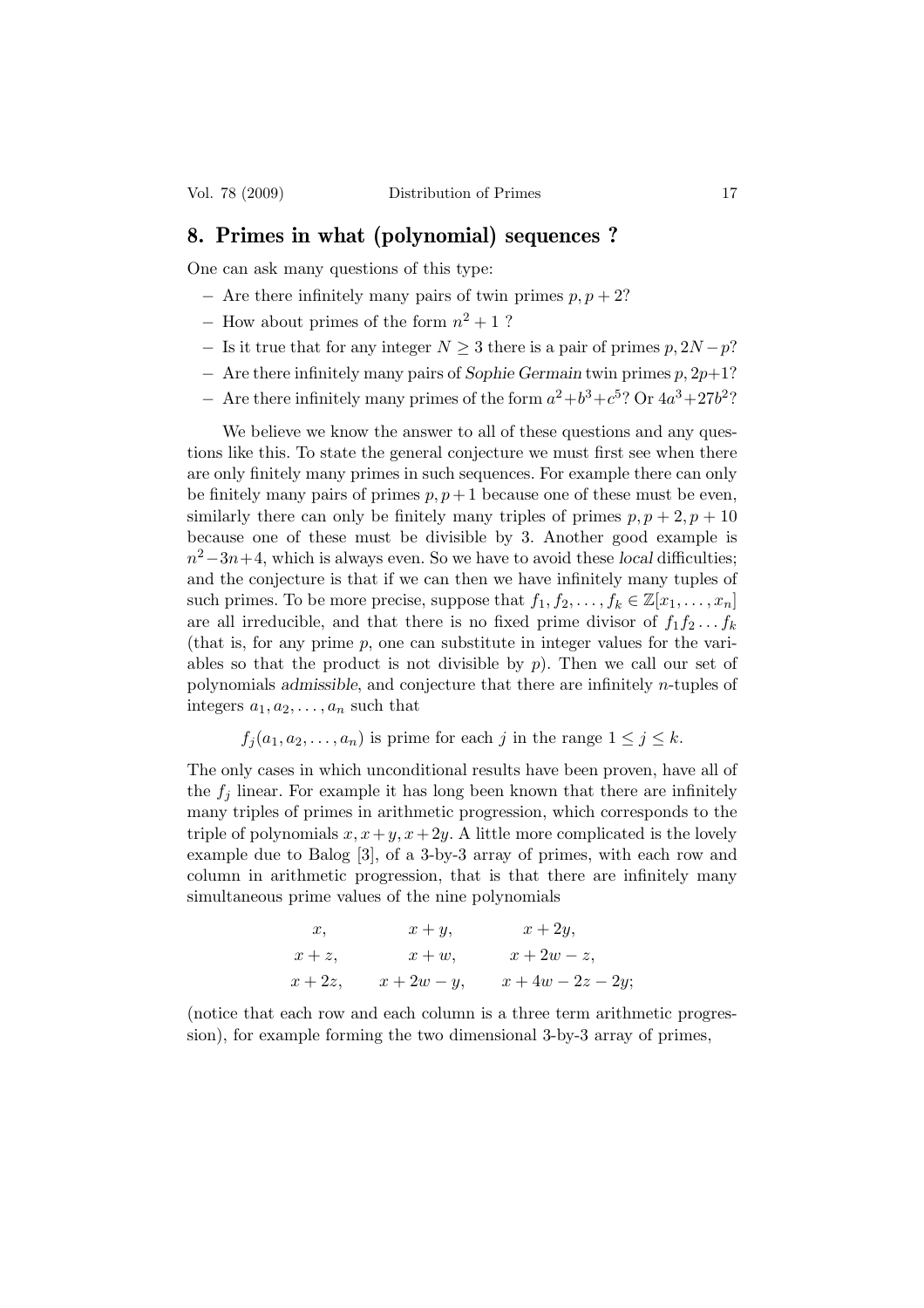|     |        | 23 |
|-----|--------|----|
| 59  | $53\,$ |    |
| 107 | 89     |    |

He also showed that there are infinitely many three dimensional 3-by-3-by-3 arrays of primes in arithmetic progression such as

| 47  | 383 | 719 | 149 | 401 | 653 | 251 | 419 | 587 |
|-----|-----|-----|-----|-----|-----|-----|-----|-----|
| 179 | 431 | 683 | 173 | 347 | 521 | 167 | 263 | 359 |
| 311 | 479 | 647 | 197 | 293 | 389 | 83  | 107 | 131 |

(Here each row and each column of each 3-by-3 square, which is a layer of the 3-by-3-by-3 Balog cube, is an arithmetic progression of primes, and also the  $(i, j)$ th elements of each of the three 3-by-3 squares form an arithmetic progression of primes for each fixed  $1 \leq i, j \leq 3$ : for example, for  $i =$  $1, j = 3$  we have 719, 653, and 587.) and even with an arbitrary number of dimensions.

For many years there did not seem to be methods to go further than three term arithmetic progressions of primes. That all changed with the seminal paper of Green and Tao [34] in 2008 when they showed that there are infinitely many k-term arithmetic progressions of primes and much else besides. One of my favorite consequences (see [31] for this and more) is a neatening up of Balog's theorem, so that the 3-by-3 array can be taken to be the polynomials  $x + iy + jz$ ,  $0 \le i, j \le 2$  such as

|    |    | 29                   |     | ററ<br>∠ລ      | 53             |
|----|----|----------------------|-----|---------------|----------------|
|    | 59 |                      |     | 59            | 83             |
| 89 |    | 1 <sub>2</sub><br>ŦO | and | $\circ$<br>OУ | 1 <sub>2</sub> |

Moreover one can extend the length of the sides to be length 4, such as

| 503  | 1721 | 2939 | 4157 |
|------|------|------|------|
| 863  | 2081 | 3299 | 4517 |
| 1223 | 2441 | 3659 | 4877 |
| 1583 | 2801 | 4019 | 5237 |

and even to be of arbitrary side length  $N$ , as well as an arbitrary number of dimensions D, for any  $N, D \geq 2$ .

Legendre observed that the polynomial  $X^2 + X + 41$  is prime for  $X =$  $0, 1, 2, \ldots, 39$ , and although no polynomial can always be prime, one can ask whether there are quadratic polynomials whose first  $N$  values are prime. This indeed follows from the work of Green and Tao, though not (yet) for a monic quadratic polynomial.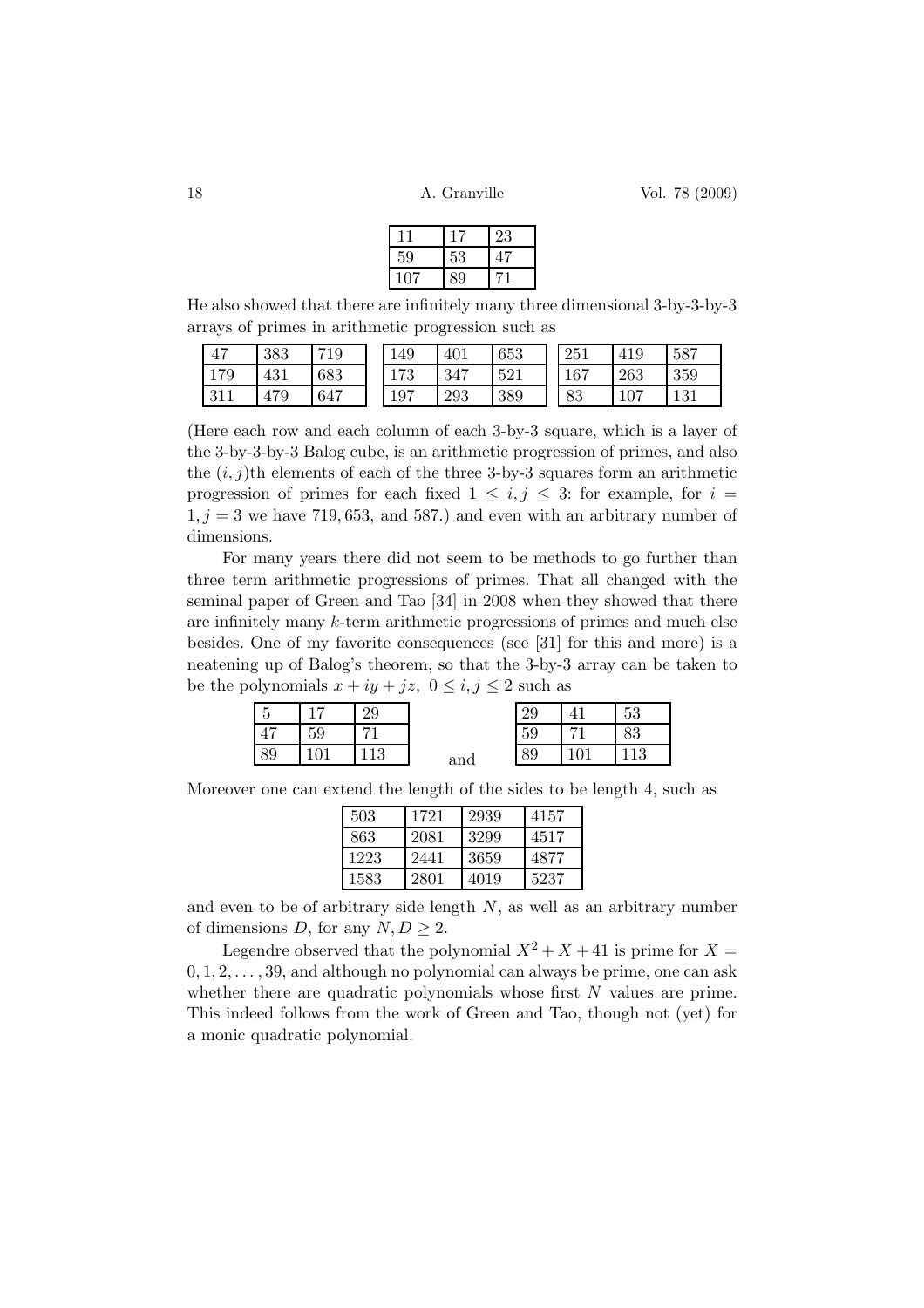Green and Tao have also proposed a program [34]–[36] to prove a large chunk of the conjecture for linear polynomials: If their program works out then we will know that any set of admissible linear polynomials, such that no two are linearly dependent over the integers,  $17 \sin(12)$  simultaneously take on prime values infinitely often.

## 9. A strange polynomial

There is one reducible polynomial worth mentioning in this context, namely

$$
F(a, b, ..., z) := (k + 2) \times \left(1 - (n + l + v - y)^2 - (2n + p + q + z - e)^2\right.\n- (16(k + 1)^3(k + 2)(n + 1)^2 + 1 - f^2)^2\n- ((gk + 2g + k + 1)(h + j) + h - z)^2\n- (z + pl(a - p) + t(2ap - p^2 - 1) - pm)^2\n- (p + l(a - n - 1) + b(2an + 2a - n^2 - 2n - 2) - m)^2\n- (wz + h + j - q)^2 - (q + y(a - p - 1)\n+ s(2ap + 2a - p^2 - 2p - 2) - x)^2 - (ai + k + 1 - l - i)^2\n- ((a2 - 1)l2 + 1 - m2)2 - ((a2 - 1)y2 + 1 - x2)2\n- (e3(e + 2)(a + 1)2 + 1 - o2)2 - (16r2y4(a2 - 1) + 1 - u2)2\n- (((a + u2(u2 - a))2 - 1)(n + 4dy)2 + 1 - (x + cu)2)2),
$$

constructed by several logicians [47] based on ideas of Matijasevic. This polynomial has the remarkable property that, although it is not often positive, when it is, it is prime valued, and every prime is a value of the polynomial. However, from my perspective the polynomial is an artificial construct, indeed it is even reducible, so it is hard to see how this could be of much use to someone exploring the analytic properties of primes, but you have to admire its beauty!

## 10. Fast growing sequences

 $-$  Are there infinitely many primes of the form  $2^{n} - 1$ ?

<sup>&</sup>lt;sup>17</sup>That is, satisfying a linear equation  $af_i + bf_j = c$ , with  $a, b, c \in \mathbb{Z}$ .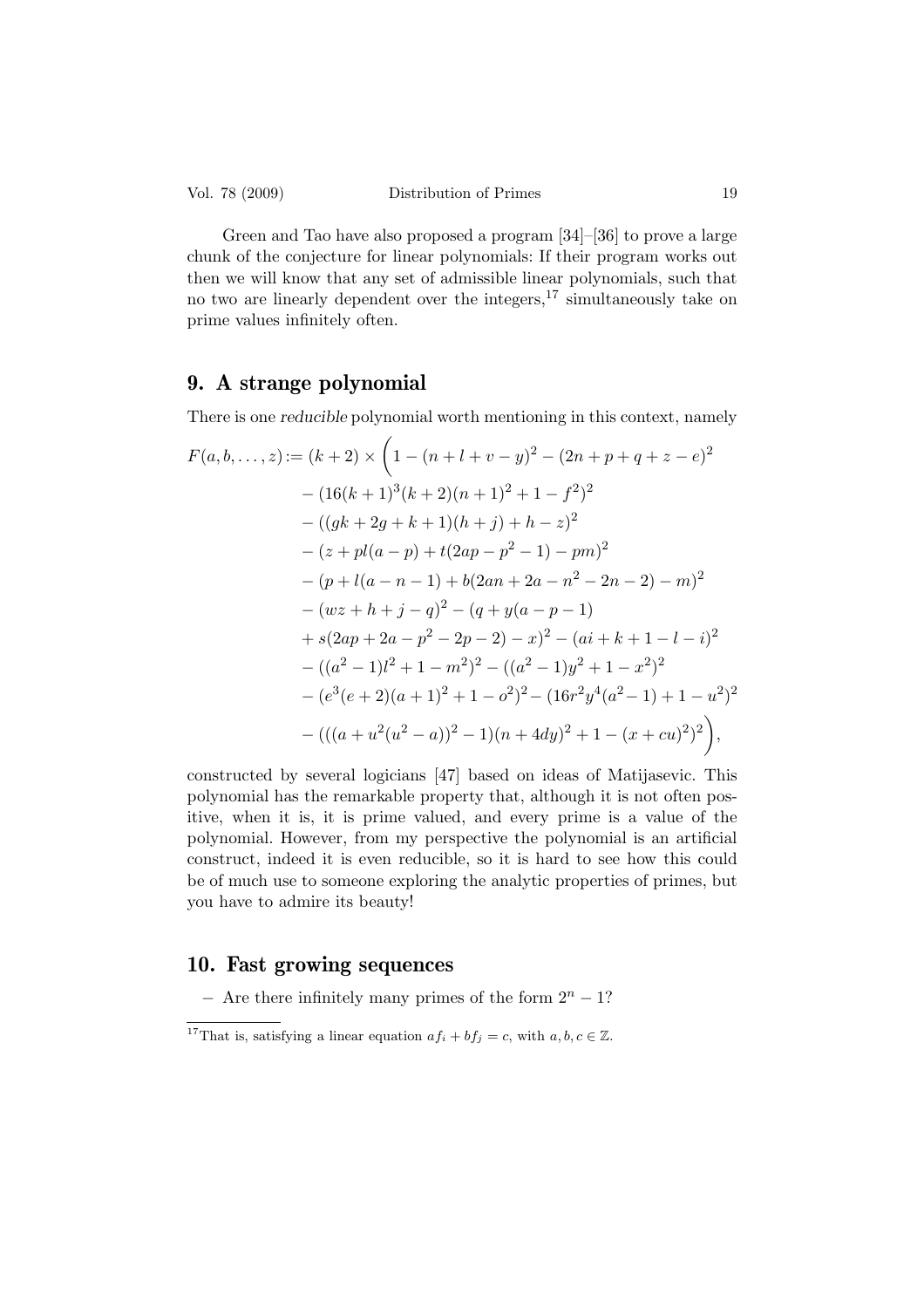- $-$  Are there infinitely many primes of the form  $2^n + 1$ ?
- − How about numbers of the form 1111 . . . 1111, that is of the form  $(10^n - 1)/9?$
- $-$  Are there infinitely many Fibonacci primes  $F_n$ , the *n*th Fibonacci number?

These are all examples of sequences that grow exponentially fast and we really don't know what to expect. In the first case, Father Mersenne showed that if  $2^{n}-1$  is prime then n is prime, and the participants of Great Internet Mersenne Prime Search (GIMPS) continue to identify primes of this sort. In the second case one can show that if  $2^n + 1$  is prime then n is a power of 2. The first five elements of this sequence are prime, and Fermat conjectured that they all are, but Euler showed that that is false; in fact no other primes have been identified in this sequence.

Despite not even knowing how to conjecture the right answer in these cases of exponential growth, there has been spectacular progress recently for other types of sequences that grow very fast. Indeed Bourgain, Gamburd and Sarnak [9, 10] consider the co-ordinates of points under the action of matrices generated by words constructed from a finite set of matrices. In this case it is not so clear how to order the points (in that there are several candidates) so, instead, if the points lie on a variety, their goal is to show that points with prime co-ordinates are Zariski dense on that variety. At the moment, they have some beautiful results for certain expanders, showing that points whose co-ordinates have a bounded number of prime factors are indeed Zariski dense. The key inputs come from the theory of expanders and from sieve methods.

Take any three touching circles each with rational radii  $r_i$ . Then select the smallest positive integer m such that each  $m/r_j$  is an integer, and call that the curvature. In certain cases the largest circle that can be inscribed in the "lune" in-between the three given circles also has integer curvature. Then one can inscribe a largest circle in each of the resulting four lunes, each of which also has integer curvature, etc. This gives rise to an infinite sequence of circles of integer curvature, and one can ask about arithmetic properties of their curvatures! Sarnak [55] proves the striking result that infinitely many of these curvatures are prime numbers, and even that there are infinitely many pairs of touching circles each with prime curvature. The mathematics behind this involves the co-ordinates of points under the action of matrices generated by words constructed from four simple matrices in  $SL(4, \mathbb{Z})$ , namely three that involve swapping the first co-ordinate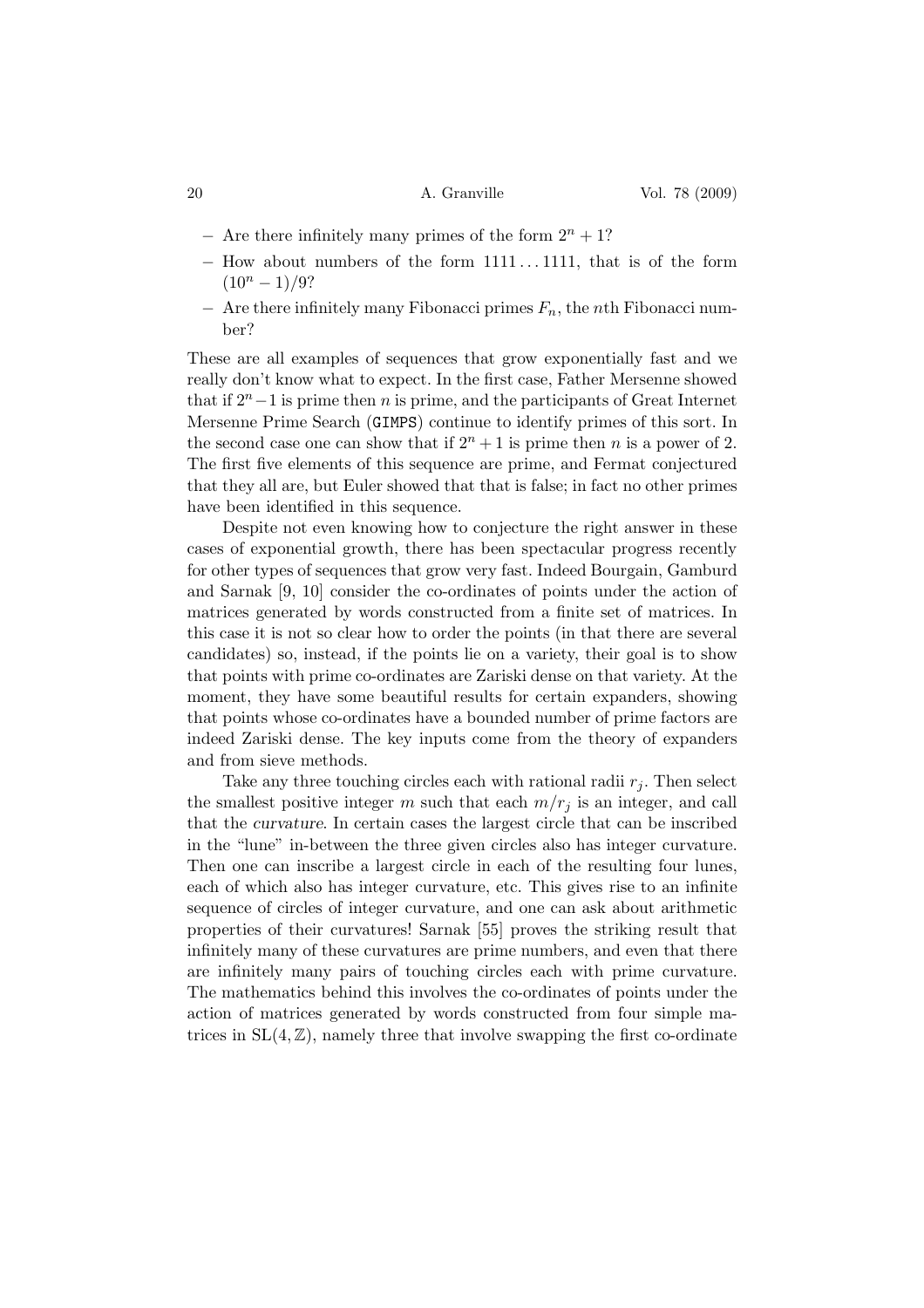with any other, and also the matrix whose first column is  $(-1, 2, 2, 2)$  and otherwise looks like the identity. Delightful!

There has been a very recent and startling development due to Bourgain and Kontorovich [11]: Suppose that S is a subgroup of  $SL(2, \mathbb{Z})$  such that the limit set, in the reals, of the orbit of any point in the upper plane, under the action of S, is of Hausdorff dimension  $> 1 - \eta$  for some  $\eta > 0$ . Then almost all admissible<sup>18</sup> primes appear in the bottom right hand corner of some matrix of S. What's more, almost every admissible integer appears in the bottom right hand corner of some matrix of S.

## References

- [1] N.C. Ankeny and S. Chowla, *The relation between the class number and the distribution of primes.* Proc. Amer. Math. Soc. 1 (1950), 775–776.
- [2] N.A. Baas and C.F. Skau, *The lord of the numbers, Atle Selberg. On his life and mathematics.* Bull. Amer. Math. Soc. 45 (2008), 617–649.
- [3] A. Balog, *The prime* k*-tuplets conjecture on average.* Analytic Number Theory (ed. B.C. Berndt, H.G. Diamond, H. Halberstam, A. Hildebrand), Birkhäuser, Boston, 1990, 165–204.
- [4] A. Balog, A. Granville and K. Soundararajan, *Multiplicative Functions in Arithmetic Progressions.* To appear.
- [5] C. Bays and R.H. Hudson, *A new bound for the smallest* x *with*  $\pi(x) > Li(x)$ *.* Math. Comp. 69 (2000), 1285–1296.
- [6] E. Bombieri and H. Davenport, *Small differences between prime numbers.* Proc. Roy. Soc. Ser. A 293 (1966), 1–18.
- $[7]$  E. Bombieri, *Le grand crible dans la théorie analytique des nombres.* Astérisque 18 (1987/1974), 103.
- [8] E. Bombieri, *The asymptotic sieve.* Rend. Accad. Naz. dei XL, 1/2 (1977), 243–269.
- [9] J. Bourgain, A. Gamburd, and P. Sarnak, *Sieving and expanders.* C. R. Math. Acad. Sci. Paris 343 (2006), 155–159.
- [10] J. Bourgain, A. Gamburd, and P. Sarnak, *Affine linear sieve, expanders, and sum-product.* To appear.
- [11] J. Bourgain, and A. Kontorovich, *On representations of integers in thin subgroups of*  $SL(2, \mathbb{Z})$ . To appear.
- [12] H. Cram´er, *On the order of magnitude of the difference between consecutive prime numbers.* Acta Arith. 2 (1936), 23–46.

 $^{18}\mathrm{That}$  is, that satisfy certain obvious local conditions.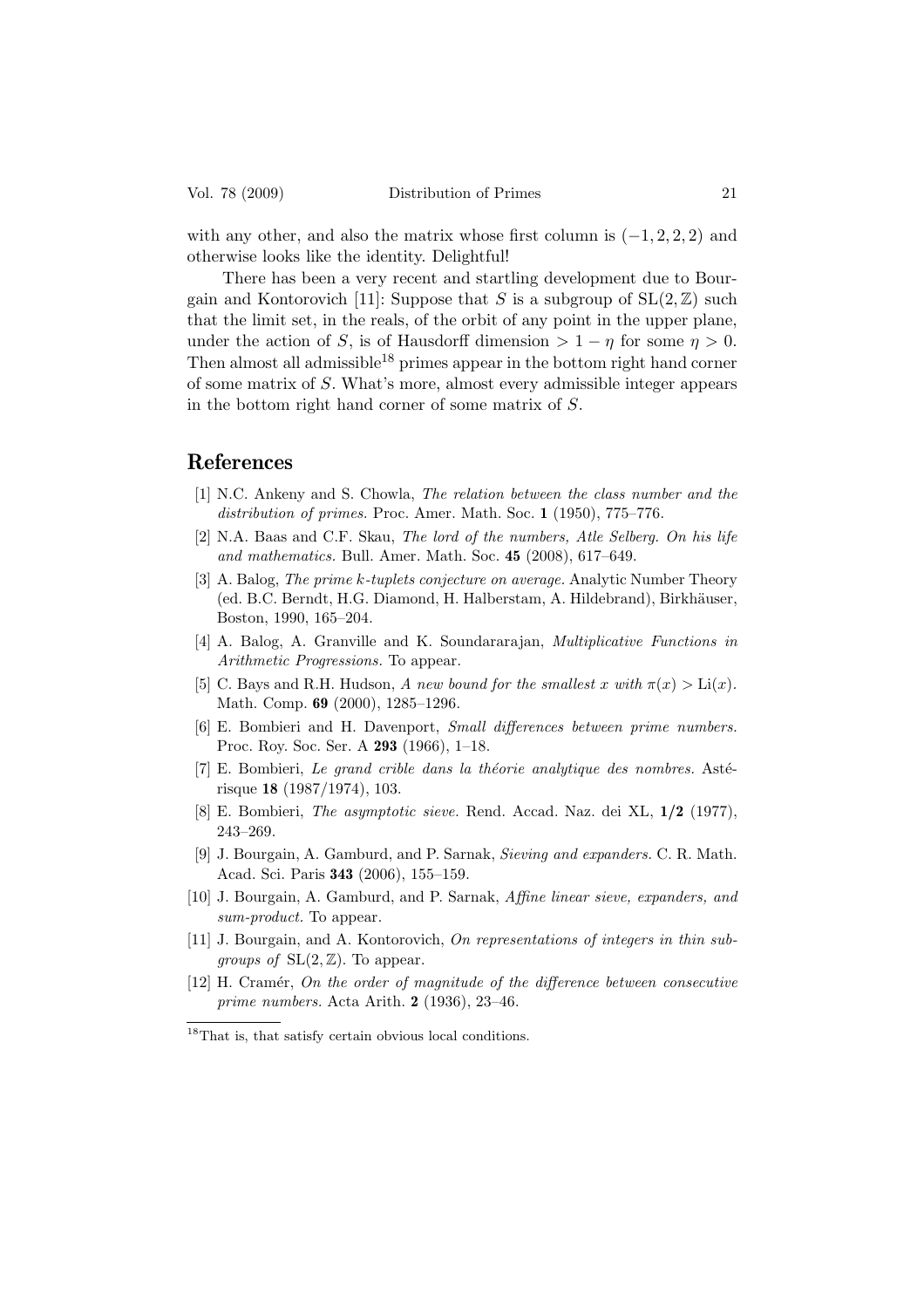- [13] H. Davenport, *Multiplicative number theory.* Springer Verlag, New York, 1980.
- [14] P.D.T.A. Elliott, *Multiplicative functions on arithmetic progressions. VII. Large moduli.* J. London Math. Soc. 66 (2002), 14–28.
- [15] P.D.T.A. Elliott, *The least prime primitive root and Linnik's theorem.* Number theory for the millennium, I (Urbana, IL, 2000), 393–418. A. K. Peters, Natick, MA, 2002.
- [16] P. Erdős, *On the difference of consecutive primes.* Quart. J. Math. Oxford 6 (1935), 124–128.
- [17] P. Erd˝os, *On a new method in elementary number theory which leads to an elementary proof of the Prime Number Theorem.* Proc. Nat. Acad. Sci 35 (1949), 374–384.
- [18] P. Erd˝os, *On a Tauberian theorem connected with the new proof of the Prime Number Theorem.* J. Ind. Math. Soc. 13 (1949), 133–147.
- [19] J.B. Friedlander, *Selberg's formula and Siegel's zero.* Recent progress in analytic number theory, Academic Press, London—New York, 1981, 15–23.
- [20] J.B. Friedlander and H. Iwaniec, *The polynomial*  $X^2 + Y^4$  *captures its primes.* Ann. of Math. 148 (1998), 945–1040.
- [21] J.B. Friedlander and H. Iwaniec, *Asymptotic sieve for primes.* Ann. of Math. 148 (1998), 1041–1065.
- [22] J.B. Friedlander and H. Iwaniec, Opera de Cribro. To appear.
- [23] P.X. Gallagher, *A large sieve density estimate near*  $\sigma = 1$ . Invent. Math. 11 (1970), 329–339.
- [24] D. Goldfeld, *A simple proof of Siegel's theorem.* Proc. Nat. Acad. Sci. USA 71 (1974), 1055.
- [25] D. Goldfeld, *An asymptotic formula relating the Siegel zero and the class number of quadratic fields.* Ann. Scuola Norm. Sup. Pisa Cl. Sci. 2 (1975), 611–615.
- [26] D. Goldfeld, *The elementary proof of the prime number theorem: An historical perspective.* Number Theory (New York 2003), Springer, New York, 2004, 179– 192.
- [27] D. A. Goldston, J. Pintz, C. Y. Yildirim, *Primes in Tuples I.* Ann. of Math. 170 (2009),819–862.
- [28] A. Granville, *On elementary proofs of the Prime Number Theorem for arithmetic progressions, without characters.* Proceedings of the Amalfi Conference on Analytic Number Theory, Salerno, Italy, 1993, 157–194.
- [29] A. Granville, *Harald Cram´er and the distribution of prime numbers.* Scandanavian Actuarial J. 1 (1995),12–28.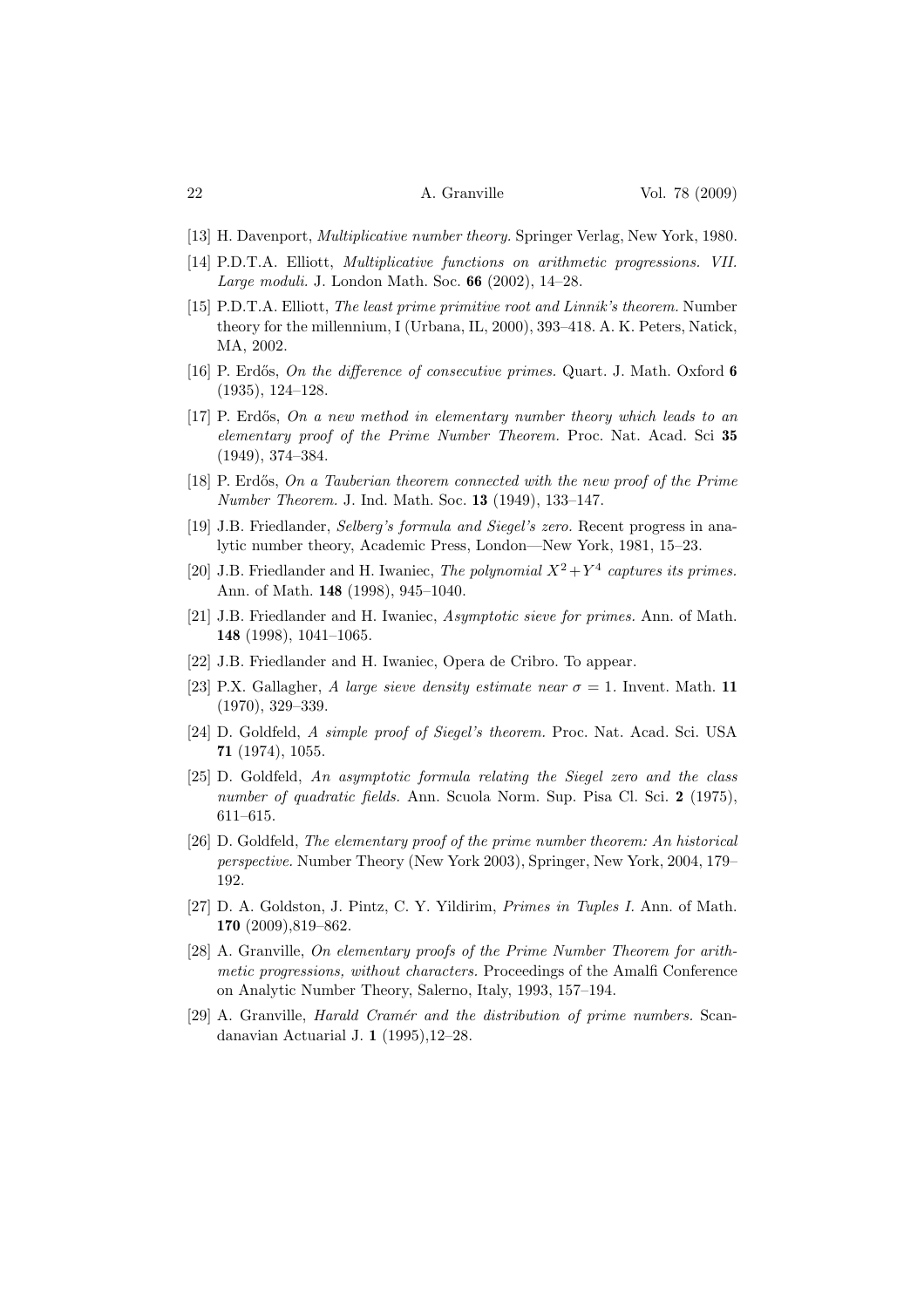- [30] A. Granville, *Unexpected irregularities in the distribution of prime numbers.* Proceedings of the International Congress of Mathematicians (Zurich, Switzerland, 1994) I (1995), 388–399.
- [31] A. Granville, *Prime number patterns.* Amer. Math. Monthly 115 (2008), 279– 296.
- [32] A. Granville and G. Martin, *Prime Number Races.* Amer. Math. Monthly 113 (2006), 1–33.
- [33] A. Granville and K. Soundararajan, *An uncertainty principle for arithmetic sequences.* Ann. of Math. 165 (2007), 593–635.
- [34] B. Green and T. Tao, *The primes contain arbitrarily long arithmetic progressions.* Ann. of Math. 167 (2008), 481–547.
- [35] B. Green and T. Tao, *Quadratic uniformity of the Möbius function*. Ann. Inst. Fourier (Grenoble) 58 (2008), 1863–1935.
- [36] B. Green and T. Tao, *Linear equations in primes.* Ann. of Math. To Appear.
- [37] B. Green and T. Tao, *The Möbius function is strongly orthogonal to nilsequences.* To Appear.
- [38] D.R. Heath-Brown, *Siegel zeros and the least prime in an arithmetic progression.* Quart. J. Math. Oxford 41 (1990), 405–418.
- [39] D.R. Heath-Brown and D.A. Goldston, *A note on the differences between consecutive primes.* Math. Ann. 266 (1984), 317–320.
- [40] D.R. Heath-Brown and B.Z. Moroz, *Primes represented by binary cubic forms.* Proc. London Math. Soc. 84 (2002), 257–288.
- [41] M.N. Huxley, *Small differences between consecutive primes.* Mathematika 20 (1973), 229–232.
- [42] A.E. Ingham, *The distribution of prime numbers.* Cambridge Math Library, Cambridge, 1932.
- [43] A.E. Ingham, MR0029410/29411. Mathematical Reviews 10 (1949), 595–596.
- [44] H. Iwaniec, *Primes represented by quadratic polynomials in two variables.* Acta Arith. 24 (1973/74), 435–459.
- [45] H. Iwaniec, *A new form of the error term in the linear sieve.* Acta Arith. 37 (1980), 307–320.
- [46] H. Iwaniec and E. Kowalski, *Analytic number theory.* Amer. Math. Soc. Providence, Rhode Island, 2004.
- [47] J.P. Jones, D. Sato, H. Wada, and D. Wiens, *Diophantine representation of the set of prime numbers.* Amer. Math. Monthly 83 (1976), 449–464.
- [48] U.V. Linnik, *On the least prime in an arithmetic progression. II. The Deuring-Heilbronn phenomenon.* Rec. Math. [Mat. Sb.] N.S. 15 (1944), 347-368.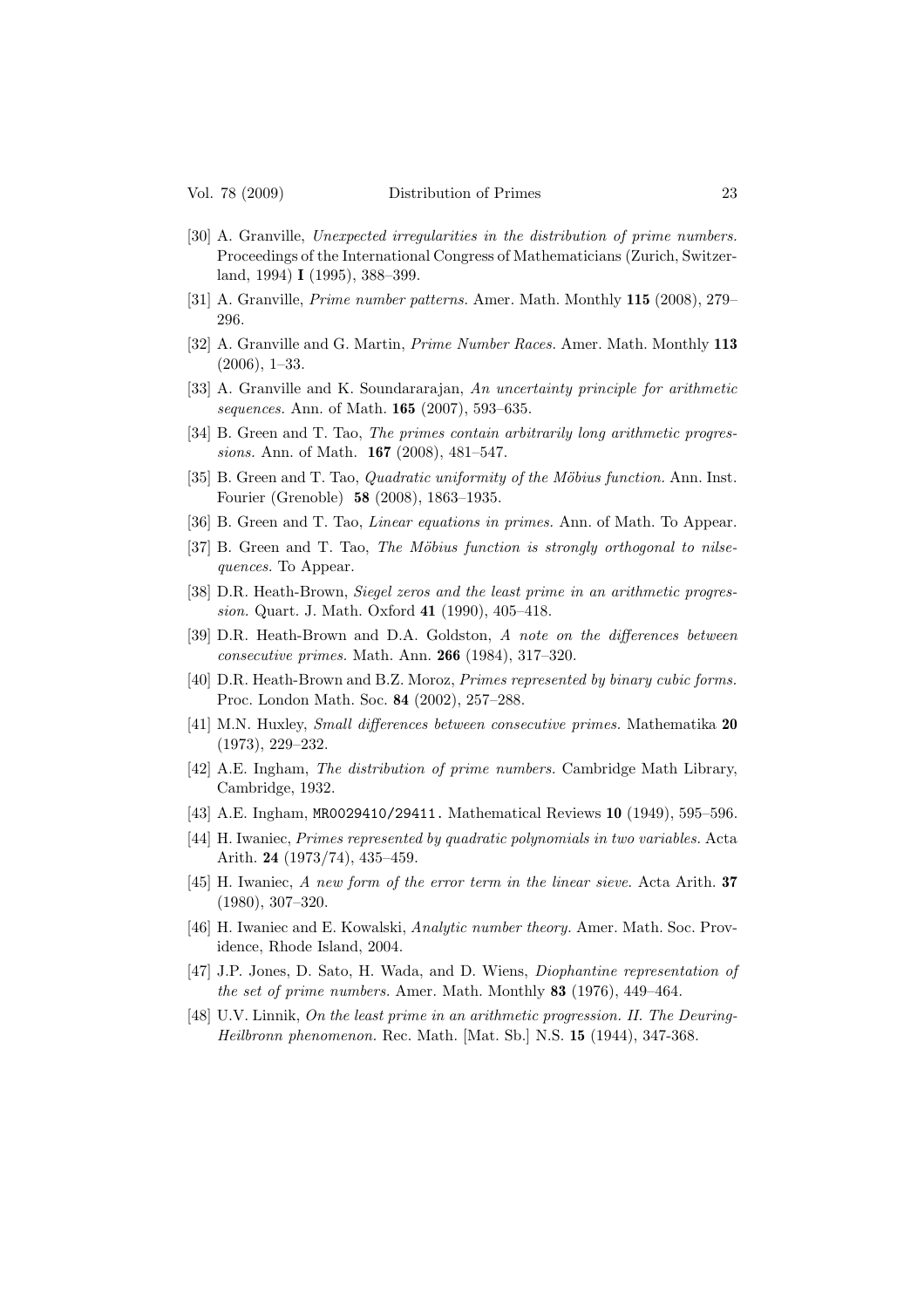- [49] J.E. Littlewood, *Distribution des nombres premiers.* C. R. Acad. Sci. Paris 158 (1914), 1869–1872.
- [50] H. Maier, *Primes in short intervals.* Michigan Math. J. 32 (1985), 221–225.
- [51] H. Maier, *Small differences between prime numbers.* Michigan Math. J. 35 (1988), 323–344.
- [52] J. Pintz, *Very large gaps between consecutive primes.* J. Number Theory 63 (1997), 286–301.
- [53] J. Pintz, *Cram´er vs. Cram´er. On Cram´er's probabilistic model for primes.* Funct. Approx. Comment. Math. 37 (2007), 361–376.
- [54] M. Rubinstein and P. Sarnak, *Chebyshev's bias.* Experiment. Math. 3 (1994), 173–197.
- [55] P. Sarnak, *Letter to Jeff Lagarias, 2007.* www.math.princeton.edu/sarnak/.
- [56] A. Selberg, *On the normal density of primes in small intervals and the difference between consecutive primes.* Arch. Math. Naturvid 47 (1943), 87–105.
- [57] A. Selberg, *An elementary proof of the Prime Number Theorem.* Ann. of Math. 50 (1949), 305–313.
- [58] A. Selberg, *On elementary methods in prime number-theory and their limitations.* Cong. Math. Scand. Trondheim 11 (1949), 13–22.
- [59] A. Selberg, *An elementary proof of the prime number theorem for arithmetic progressions.* Can. J. Math. 2 (1950), 66–78.
- [60] A. Selberg, *The general sieve-method and its place in prime number theory.* Proceedings of the International Congress of Mathematicians, Cambridge, Mass. 1 (1950), 286–292. Amer. Math. Soc. Providence, R.I., 1952.
- [61] A. Selberg, *Sieve methods.* Proc. Sympos. Pure Math (StonyBrook, 1969) 20, 311–351. Amer. Math. Soc. Providence, R.I., 1971.
- [62] A. Selberg, *Remarks on sieves.* Proceedings of the Number Theory Conference (Univ. Colorado, Boulder, Colo., 1972), 1972, 205–216.
- [63] A. Selberg, *Sifting problems, sifting density, and sieves.* Number theory, trace formulas and discrete groups (Oslo, 1987), 467–484. Academic Press, Boston, MA, 1989.
- [64] J. Spencer and R. Graham, *The elementary proof of the prime number theorem.* Math Intelligencer 31 (2009). To appear.
- [65] E. Westzynthius, *Uber die verteilung der zahlen die zu den n ersten primzahlen ¨ teilerfremd sind.* Comm. Phys. Math. Helingsfors 5:5 (1931), 1–37.